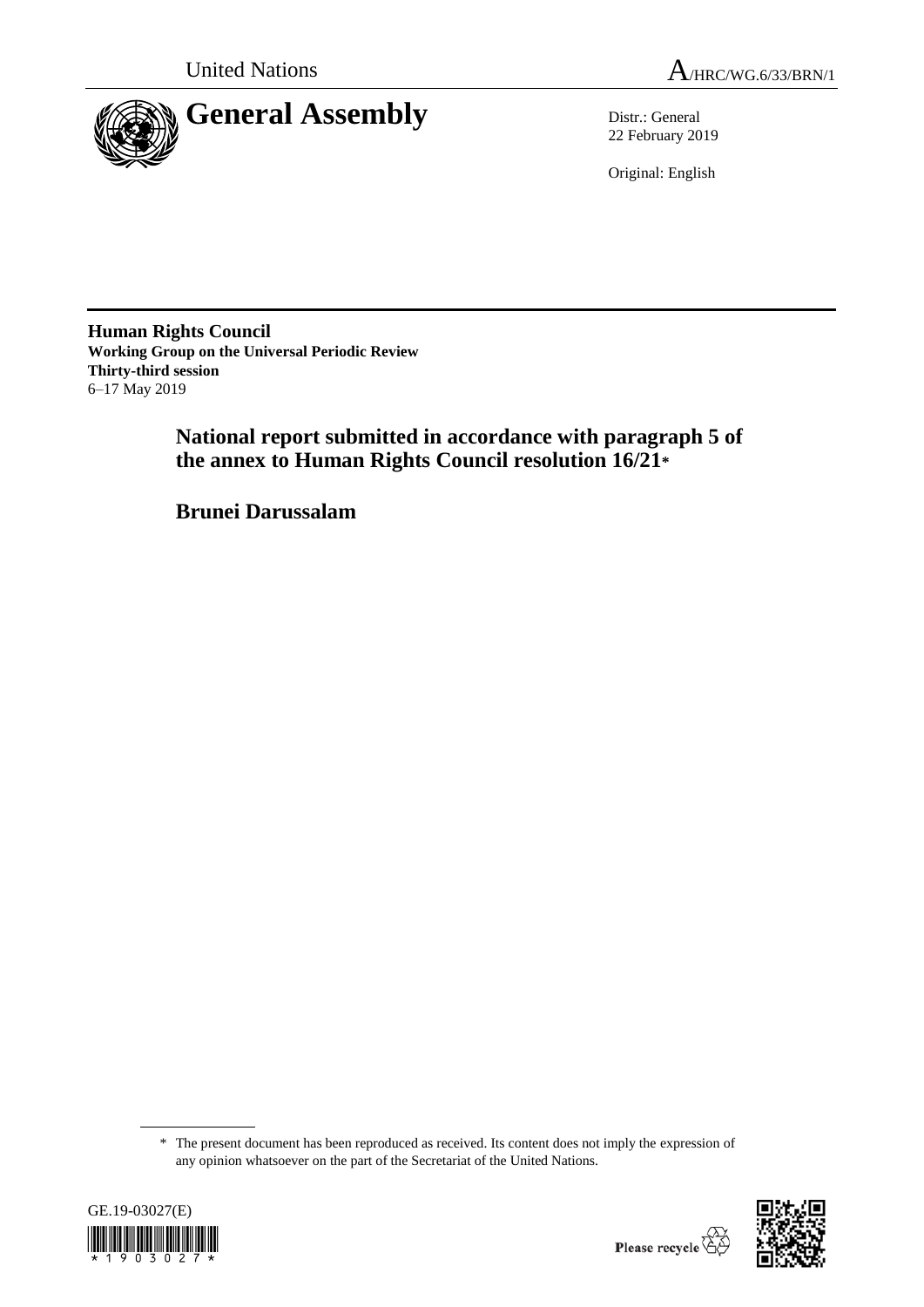# **I. Introduction and methodology**

1. Brunei Darussalam's (Brunei) second national report for the Universal Periodic Review (UPR) was discussed at the  $19<sup>th</sup>$  session of the Working Group of the UPR on 2 May 2014. At the review, Brunei accepted 97 recommendations; did not accept 78 recommendations; and partially supported 14 recommendations. Brunei submitted its responses at the 27<sup>th</sup> session of the Human Rights Council (HRC) on 19 September 2014, where the outcome of its review was adopted.

2. Since the last review, the Government of His Majesty the Sultan and Yang Di-Pertuan of Brunei Darussalam (the Government) has made continuous efforts to fulfil its commitment to implement the 97 accepted recommendations, including by collaborating with all relevant stakeholders that actively promote the welfare and rights of the people, including Non-Governmental Organisations (NGOs).

3. The Inter-Agency Working Group (IAWG), formally known as Inter-Agency Expert Group (IAEG) in 2008, continued the mandate given to prepare the national report for the third cycle of the UPR, in accordance with the general guidelines for the UPR (A/HRC/DEC/17/119). This national report outlines actions taken by Brunei with regard to human rights development in the country and implementation of accepted recommendations.

4. The national report was compiled after a series of consultations amongst all relevant stakeholders, which included government agencies and NGOs. A dedicated email address – [brunei.upr2019@mfa.gov.bn](mailto:brunei.upr2019@mfa.gov.bn) – was set up to facilitate this consultative process.

## **II. National development programme**

## **Wawasan Brunei 2035<sup>1</sup>**

5. *Wawasan Brunei 2035* represents His Majesty's continued commitment and visionary approach towards placing Brunei on the best track for its future. His Majesty's dedication to see Brunei and its people progress has led to the establishment of the *Supreme Council of Wawasan Brunei 2035<sup>2</sup>* in 2014, that aims to realise the three goals set under *Wawasan Brunei 2035*, namely:

- (a) **Goal 1**: Educated, highly skilled and accomplished people;
- (b) **Goal 2**: High quality of life; and
- (c) **Goal 3**: Dynamic and sustainable economy.
- 6. Further information appears as **ANNEX 1**.

## **Achievements of the Millennium Development Goals (MDGs) targets<sup>3</sup>**

7. Brunei was an early achiever of all the MDG goals. Even at the beginning of the MDGs in 2000, there was no extreme poverty in Brunei. The country is progressively improving on equity. The Government has implemented national policies that empower the lowest income earners as well as promote the economic inclusion of all strata of its citizens, regardless of gender, race or religion. Health indicators have shown that Brunei's efforts have matched those of the developed nations. Infectious diseases have been well controlled and to date, the HIV/AIDS pandemic has little impact on the country. Educational opportunities are available for girls and boys alike at all levels. Brunei has also managed to safeguard its environment and natural resources in a manner consistent with the ideals of sustainable development. In the international arena, Brunei continues to be a part of the global partnership for development and supports technical cooperation for the benefit of Least Developed Countries (LDCs).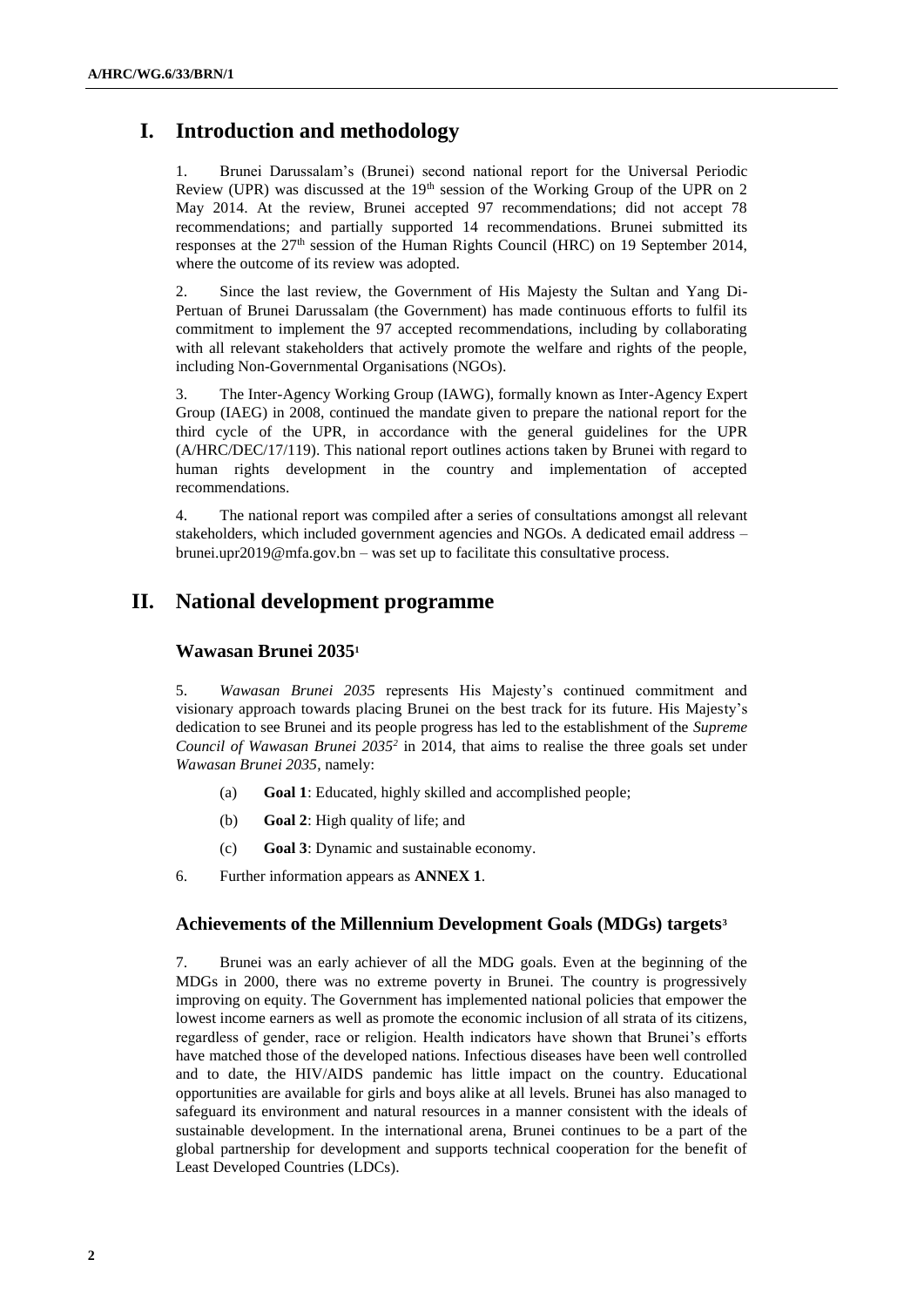# **III. Fulfilling the Sustainable Development Goals (SDGs)**

8. Brunei remains highly committed to building on the successes that it has achieved with the MDGs in striving towards achieving the 2030 Agenda for Sustainable Development, notably the Goals that are aligned with the *Wawasan Brunei 2035*, such as Goal 1 (No Poverty), 2 (Zero Hunger), 3 (Good Health and Well-being), 4 (Quality Education), 5 (Gender Equality), 6 (Clean Water and Sanitation), 11 (Sustainable Cities and Communities) and 12 (Responsible Consumption and Production).

9. In 2016, the Government established the *Special Committee for National Coordination of the Sustainable Development Goals* (SDGs)<sup>4</sup> , to facilitate the monitoring of achievement of the 2030 Agenda at the national level. To further advance the nation to achieve the SDGs, Brunei has actively participated in regional and international meetings and workshops aimed at enhancing understanding of as well as promoting closer cooperation towards achieving the 2030 Agenda.

10. Further information appears as **ANNEX 2**.

## **Poverty<sup>5</sup>**

11. There is no official national poverty line in Brunei. However, there are several agencies that have been mandated to address challenges faced by low-income families namely the Ministry of Culture, Youth and Sports (MCYS) through the Department of Community Development (DCD); Ministry of Religious Affairs (MORA) through Brunei Darussalam Islamic Religious Council (MUIB); Ministry of Education (MOE); and NGOs such as *Yayasan Sultan Haji Hassanal Bolkiah* and *Majlis Kesejahteraan Masyarakat* (MKM). Additionally, there is an increasing participation of corporate social responsibility (CSR)-related activities in poverty eradication programmes.

12. The Government has implemented various programmes to tackle social issues especially poverty. The Government has introduced the Employees Trust Fund (TAP) and the Supplemental Contributory Pensions (SCP) Schemes in January 1993 and January 2010 respectively which aim to ensure adequate savings for the retired. The Government contribution also extends to persons who are not in the formal employment of any company nor has any employees. These self-employed individuals are eligible to register and contribute voluntarily to SCP scheme provided they are not under the Government pension scheme.

13. Meanwhile, the role of the Zakat Collection and Distribution Section<sup>6</sup> under MUIB is to provide assistance to those that have been classified as poor<sup>7</sup> and destitute<sup>8</sup> ensuring that individual basic necessities are met. This assistance allows for the survivability of those who are not able to fend for themselves and their families.<sup>9</sup> Since 2007, MUIB has organised various enrichment programmes aimed at providing skills and tools to *zakat* recipients to alleviate them from poverty and dependency on the assistance.

14. Under the *Projek Pembinaan Rumah Bantuan Golongan Daif, Fakir dan Miskin*, a housing project funded by *zakat* collection, 97 houses have been provided to eligible lowincome families between 2008–2018. From 2018 onwards, another 87 houses have so far been allocated, while another ten existing houses have been identified for repair.

15. The number of people receiving welfare assistance from MCYS fell from 6,516 heads of family in 2015 to 5,815 heads of family in October 2018. Also as of October 2018, the DCD gives welfare assistance to 134 elderly citizens who are receiving Old Age Pension as additional financial support to alleviate the effects of poverty.<sup>10</sup>

16. MKIS is currently reviewing relevant national policies and plans on poverty eradication through a "whole-of-government" and a "whole-of-nation" approach. A welfare pilot project to assess the feasibility of the policies and programmes known as *BKB100* has since April 2016 developed four programmes namely:

- (a) Employment Plan;<sup>11</sup>
- (b) Berniaga Dari Rumah (BDR);<sup>12</sup>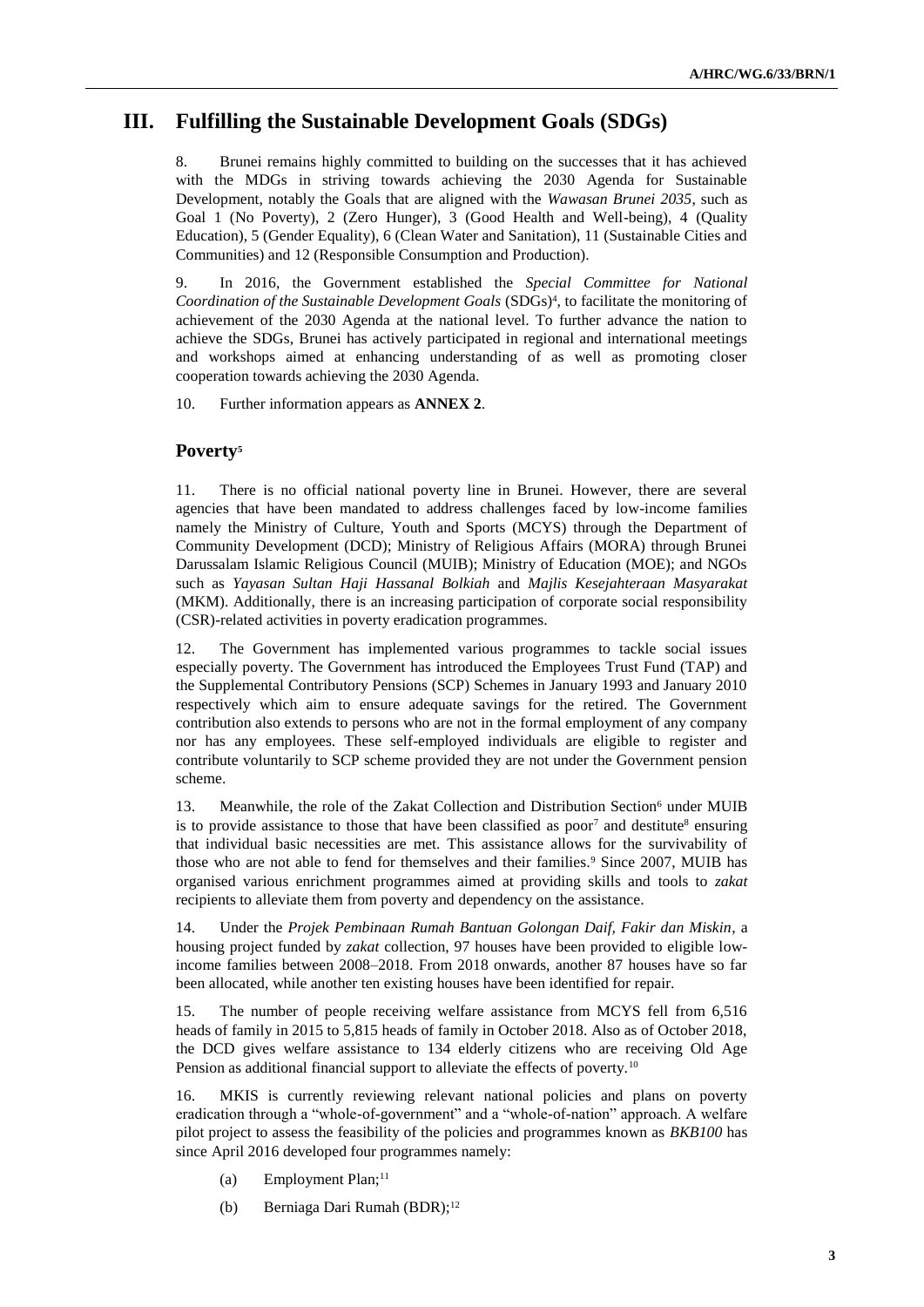- (c) Community Empowerment Program Perkasa Komuniti (PPK);<sup>13</sup> and
- (d) Innovative and Visionary Youth (PIBB).<sup>14</sup>

17. As of January 2019, a total of 89 welfare recipients/beneficiaries have been employed under the Employment Plan programme. Meanwhile, 41 out of 68 participants have successfully continued operating their home-based businesses under the BDR programme. Two out of 31 participants of the PPK programme have been employed while three of them started their own businesses. Out of 19 participants of the PIBB programme, 11 are currently in employment, three have started their own businesses while one has continued further studies.

18. Brunei is cognizant that poverty is a real issue that must be tackled sustainably. Progressive economic growth is important to ensure that poverty is addressed through the provision of employment and other economic opportunities that will also serve to meet the *Wawasan Brunei 2035* including food security and the drive towards self-sufficiency.

#### **Adequate housing<sup>15</sup>**

19. The Government remains committed to improve the quality of life in Brunei by providing sustainable and affordable housing for the citizens. This is to further contribute towards the political and social stability in the country as outlined in *Wawasan Brunei 2035*. The initiatives of the Government to provide decent livelihood to the people began as early as 1952 with a Bunut and Berakas resettlement scheme where identified families were given land to live and cultivate. A National Housing Programme (NHP) was further expanded in 1984 with the Landless Citizens' Scheme (STKRJ) and National Housing Scheme (RPN) providing affordable housing to citizens.

20. The NHP is an integrated community based housing scheme that has schools, health centres, community centres, mosques and shops within close proximity. Under the scheme, families are encouraged to live close to each other. As of August 2018, the NHP has built more than 30,000 housing units while 26,634 individuals have received houses under RPN and STKRJ. Under the same scheme, the Government has also provided a total of 1,976 land lots to citizens to build their own houses.

21. The Government also grants houses to those who lost their homes due to calamities. For example, in 1981 new houses were given to Kampung Ayer<sup>16</sup> residents who lost their homes to a huge fire by first temporarily housing them in available shelters and subsequently relocating them to newly built houses on land in Kampung Perpindahan Mata-Mata Gadong. Other agencies such as MUIB and the *Yayasan Sultan Haji Hassanal Bolkiah* also award houses to those who cannot afford permanent home.

22. In addition to home financing schemes offered by private financial institutions such as banks, the Government continues to offer its own similar schemes to civil servants in order to ensure home ownership is more affordable and accessible.

#### **Access to safe drinking water<sup>17</sup>**

23. The Government places great importance on effective water supply system to ensure that the population have access to clean, safe, and affordable drinking water that conforms to WHO standards to drinking water, and that water consumption does not adversely impact water resources.<sup>18</sup> In Brunei, 100% of the population has access to clean drinking water and 92% to improved sanitation.<sup>19</sup> Currently, wastewater treatment service is provided at no cost to the public and not generating any revenue. The sewerage infrastructure relies on state fund for its operation and maintenance activities.

#### **Promoting cultural/religious understanding and social harmony<sup>20</sup>**

24. Brunei is well-known as a peaceful country and people of different races and religion living side-by-side in harmony, bound together under the national philosophy of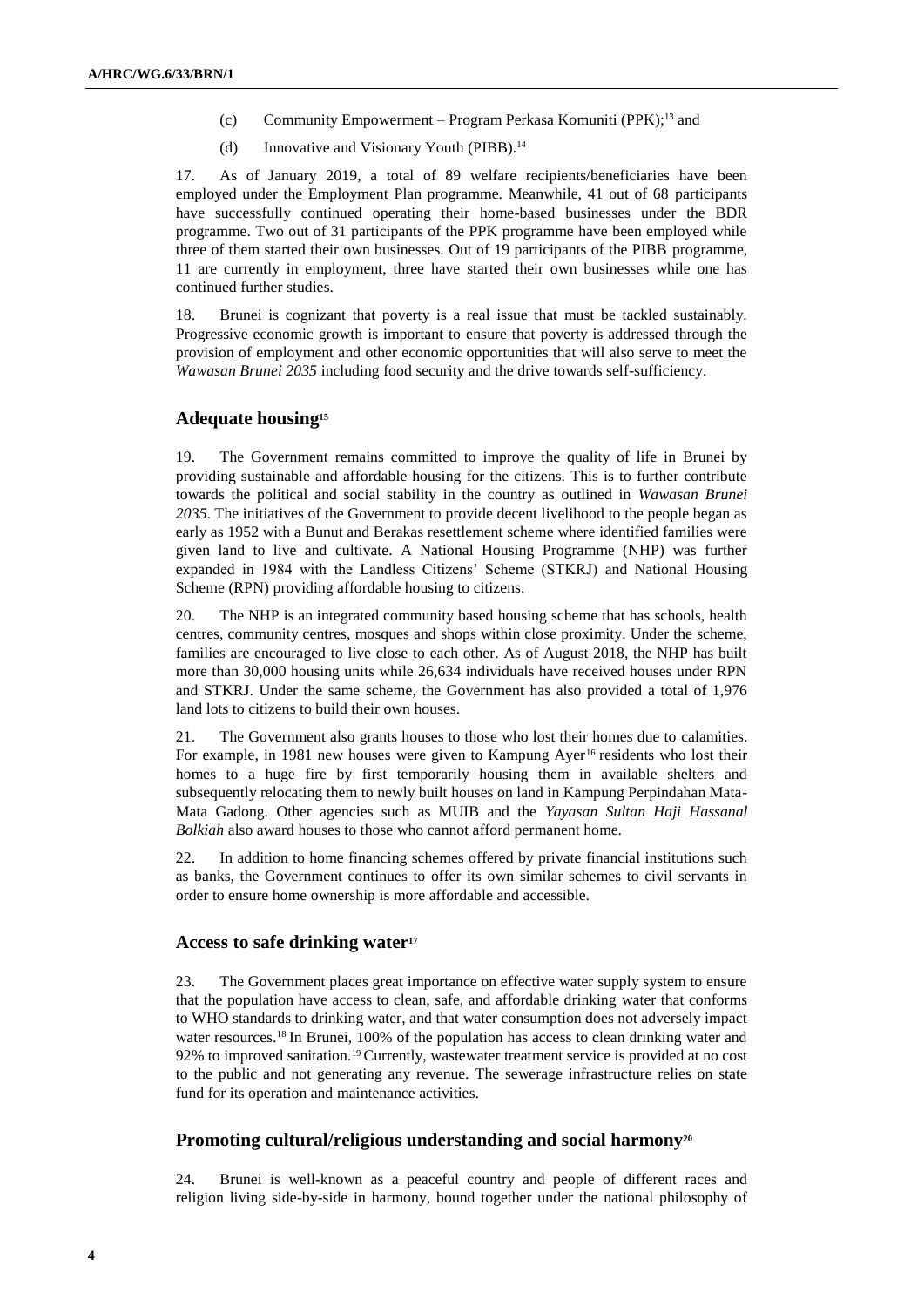Malay Islamic Monarchy (MIB).<sup>21</sup> Incidence of racial disharmony or attacks are nonexistent and unheard of in Brunei. Until today, there is no record of racial tension in the country. The right to practise one's religion is safeguarded by Article 3 (1) of the 1959 Constitution of Brunei Darussalam and Islamic principles.<sup>22</sup> The Government practises transparent, fair and non-discriminatory policies.<sup>23</sup>

25. In Brunei, social harmony is contributed by strong social values emanating from the importance placed upon family institution, community support and mutual respect, and strong foundation of faith and religion stemming from compulsory religious and civic lessons. Social inclusiveness is inherent in the Brunei society where participation of all walks of life can be seen in various national events and festivities for instance *Bandarku Ceria* (My Lively and Vibrant City)<sup>24</sup> and the tradition of open house visits during cultural celebrations. This tradition contributes towards the strengthening of social harmony and promotes friendship and understanding amongst communities in the country. Since its first inception in 2012, Brunei continues to celebrate the National Family Day by focusing on the pivotal role of family institution in maintaining social harmony and social integration and the celebration which lasts all year long involving all sectors of society.<sup>25</sup>

26. Intermarriages between people of different races are historically common in Brunei dating as far back as the  $13<sup>th</sup>$  century.<sup>26</sup> Moreover, high respect for the elders and teachers irrespective of race and religion has always been part of the Brunei culture. Elders are always given preferential treatment in public services and Teacher's Day is celebrated yearly with acknowledgement given to teachers for their service and contribution in the Brunei education.

27. Brunei actively participates in global interfaith dialogues and conferences<sup>27</sup> to promote tolerance and understanding of the Islamic faith and proudly representing its unique model of coexistence.<sup>28</sup>

28. The DCD collaborates with village heads and grassroot level community to provide necessary assistance to address adversities and other issues faced by the communities for people living in the villages and rural areas.

#### **Peace, justice and strong institutions<sup>29</sup>**

29. The laws of Brunei follow a dual legal system where all persons are viewed and treated as equals.<sup>30</sup> The laws are enacted to protect the society against all forms of harm and injustice. Since Brunei's last UPR, several legislative measures have been taken to promote and further strengthen the protection of human rights in the country.

30. Brunei strongly upholds the fundamental principles of human rights. The syariah law is to strengthen them by providing better protection of the society particularly against serious criminal offences, through the mechanism of deterrence and at the same time adequate judicial protection of the accused, including through higher standards of proof. The objectives of syariah are to protect faith, life, lineage, intellect and property.

31. The Government has also established various steering committees and introduced a number of initiatives including roadshows and briefings through the media as well as training programmes to disseminate information and provide understanding on various legislations. These briefings were given to all citizens, residents, and interested parties in Brunei.

32. Although Brunei is one of those countries which implement the death penalty, there has been no execution since 1996. The Government strongly believes that every individual should be given the opportunity to repent and the criminal justice system works to ensure that criminals are afforded a chance to rehabilitate through a comprehensive in-care and after care system.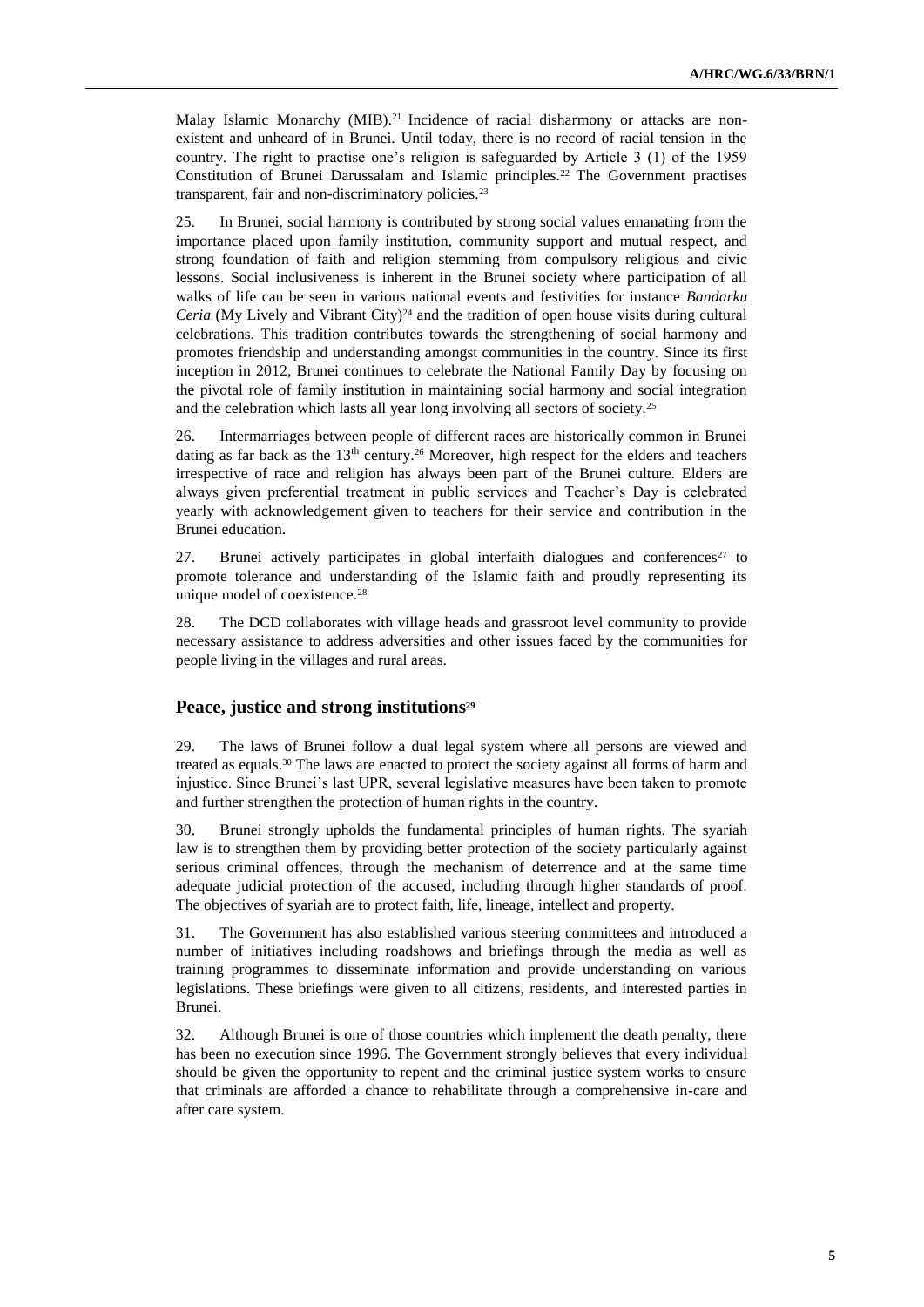# **IV. Developments in the promotion and protection of human rights**

33. Brunei continues to enjoy a high standard of living whereby in year 2017 the Gross Domestic Product (GDP) per capita was BND 39,752.40.<sup>31</sup> Brunei's high income and small population of 421,300 enables the country to continue to adopt an income tax-free and generous welfare system. The Brunei people continue to enjoy free education, subsidised water, housing, electricity, petrol and various essential foods and high quality health care. The crime rate in the country is low and law enforcement measures have continued to be strengthened.

34. The Government aspires to ensure a better life is afforded to every man, woman, and child in the country. In its efforts to strengthen social welfare and development for its people, Brunei has developed several policies, community programmes, and social services focusing on the care for the vulnerable groups in the country namely children, women, the elderly, and differently-abled persons (persons with disabilities or PWDs).<sup>32</sup>

35. Through the establishment of several committees, including the Special Committee on Immoral Activities and the Prevention of Crime<sup>33</sup> co-chaired by the Ministry of Home Affairs (MOHA) and the MORA, has contributed towards reducing crime rate through ensuring effective and focused crime interventions and prevention. Between 2014 and 2017, there was a decrease of 17.05% of criminal cases from 4,128 to 3,424 handled by the Royal Brunei Police Force (RBPF). The Brunei tradition of strong family institution and a holistic education system both provide important early interventions in mitigating crimes among Brunei society.

36. The Government continues to promote and protect human rights in the country, through an inter-agency<sup>34</sup> consultative mechanism in cooperation with various NGOs as partners. This includes the formulation of legislation and implementation of relevant programmes.<sup>35</sup>

## **Family institution<sup>36</sup>**

37. Recognising that family is an essential part of life and is at the forefront in supporting the community and nation, strengthening the institution with a family-friendly social environment has always been the focus in the development agenda of the Government through the establishment of various measures in areas including education, health, and housing for the welfare of the people.

38. The traditional Malay culture and Islamic values are an integral component of the way of life of the people which play a significant role in preserving positive values in society. Additionally, these values are instilled from an early age through school curriculum which includes Islamic Religious Knowledge and MIB.

39. The *Special Committee on Family Institution, Women and Children* has been established under the National Council on Social Issues (MKIS) to address specific issues of family institution, women and children with Plans of Action (POAs).<sup>37</sup> To date, the Special Committee has endorsed the POA on Strengthening Family Institution that focuses on two strategic issues mainly to ensure safety net and social support for family as well as enhance family protection system through the strengthening of family institution.<sup>38</sup>

40. Brunei annually celebrates the first Sunday of May as the National Family Day to recognise the importance of the family unit as the backbone of society. In 2018, Brunei celebrated its 7<sup>th</sup> National Family Day on 6 May that carried the theme of *Keluargaku Penyayang, Negara Gemilang* (My Loving Family, Glorious Country) with nation-wide campaign and activities organised to raise awareness on the importance of love, care and attention in the family, the key foundation to a healthy and harmonious society, free from social illnesses including drugs abuse.

41. The Government underscores the importance of ensuring a drug-free society. Through the Preventive Drug Education Division of Narcotics Control Bureau (NCB), the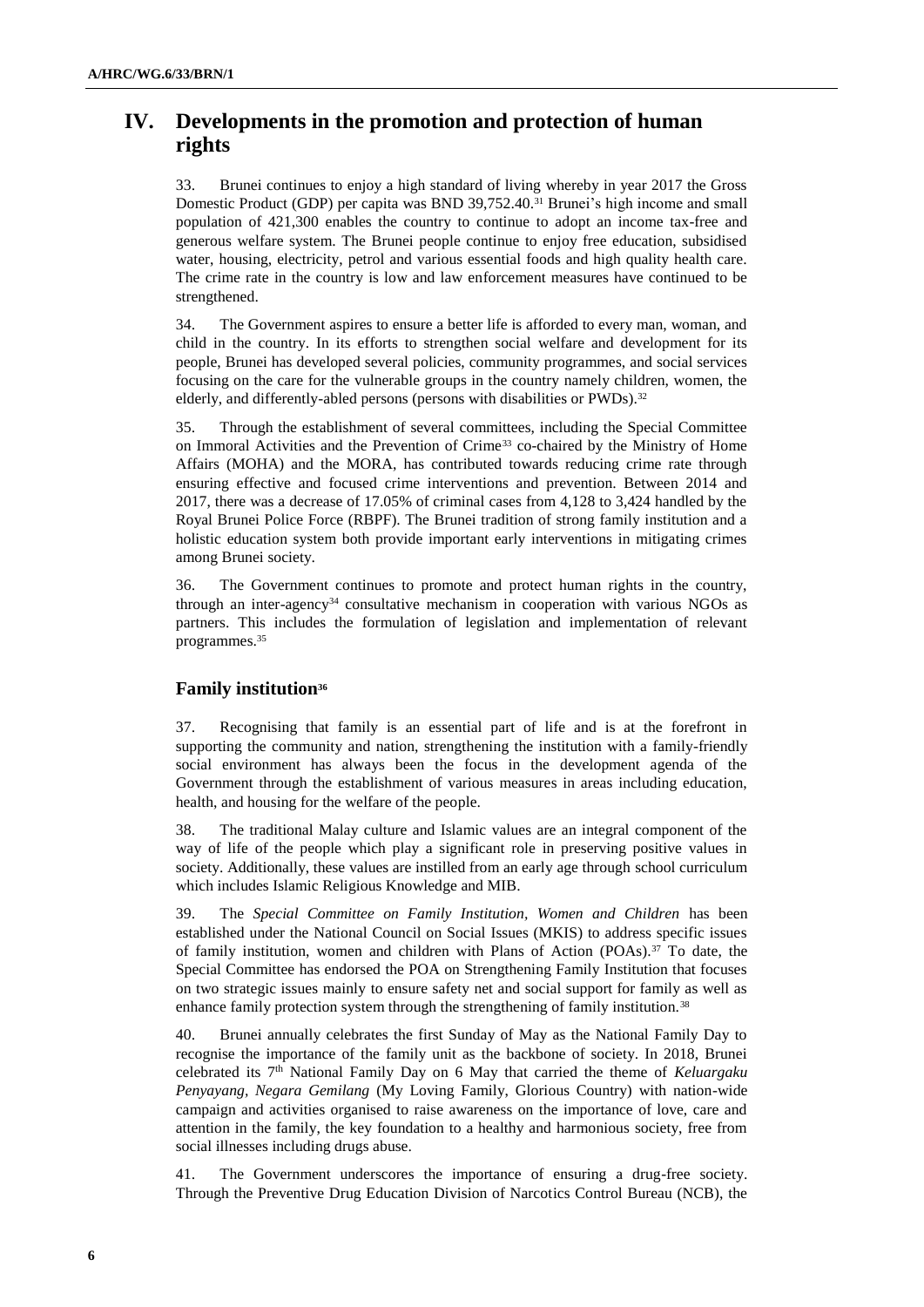Government continues to increase its efforts in promoting awareness on the harm of narcotics drugs throughout the country via various initiatives including lectures and exhibitions as well as the use of social media platforms for the purpose of advocating and sharing of anti-drugs information on the abuse of illicit drugs and international drug syndicates. A nationwide educational programme – SINAR - which covers all Year 5 and 7 students, has been implemented, in collaboration with the MOE. As a member of ASEAN, Brunei has incorporated the *Anti-Drug Abuse Ribbon* into its national drug awareness campaigns. Brunei is also a member of the Colombo Plan and actively participates in its Drug Advisory Programme.

42. Since 2016, roads around the capital Bandar Seri Begawan<sup>39</sup> are closed every Sunday morning to allow the public to engage in sports, and leisure and business activities which includes cycling<sup>40</sup> and other recreational activities to promote healthy lifestyle and to strengthen family institutions. This *Bandarku Ceria* programme has since been extended nationwide.

43. The Government continues to develop policies and programmes that promote work family balance, empower individuals to better balance work and family commitments including option for early retirement to encourage active ageing with adequate support from family members. In Brunei, as part of its cultural and religious values, family members are obliged to care for the vulnerable, including the young and the elderly. Initiatives to increase nationwide awareness on strengthening family institutions include through Friday sermons.

44. Recognising the increased responsibility of childcare to working parents, the Government has also encouraged the establishment of childcare centres in the workplace. Additionally, several business entities have flourished in providing day care facilities to reduce the strain of finding alternative childcare services when parents are at work.

45. The development of separate POAs under the *Special Committee on Family Institution, Women and Children* is part of Brunei's commitment to implement the recommendations received from the *Committee of the Convention on the Elimination of Discrimination against Women* (CEDAW) in 2014; and the *Committee of the Convention on the Rights of the Child* (CRC) in 2016.

## **Women<sup>41</sup>**

46. Women in Brunei are given equal opportunities among others in education, training, healthcare, employment, ownership of assets, benefits and citizenship. Women's equal economic participation is ensured through access to incentives and entrepreneurial support such as financial assistance schemes, Information, Communication and Technologies (ICTs), business counselling, and training. Women also actively participate in sports and are well represented in regional and international events. In 2012, the Government sent its first female Olympian to London Olympics to participate in the 400 metre track event.

47. Brunei submitted its combined initial and second periodic report to the CEDAW Committee on 1 November 2013 and was considered by the Committee on 29 November 2014. The recommendations of the CEDAW are currently being considered into the draft national POA dedicated to women issues, demonstrating the country's commitment to formulating and implementing focused strategies and interventions on improving the rights of women.

48. At ASEAN level, Brunei participates in the ASEAN Commission on the Promotion on the Rights of Women and Children (ACWC). Since 2010, the Government has appointed three ACWC Representatives on Women. Additionally, Brunei also participates in ASEAN Intergovernmental Commission on Human Rights (AICHR) and ASEAN Committee on Women (ACW). As an active member, Brunei led the formulation of the *"Gender Sensitive Guideline For Handling Women Victims Of Trafficking In Persons"*  when it hosted a workshop in 2014 and this Guideline was then adopted at the  $10<sup>th</sup>$  ACWC Meeting in 2015.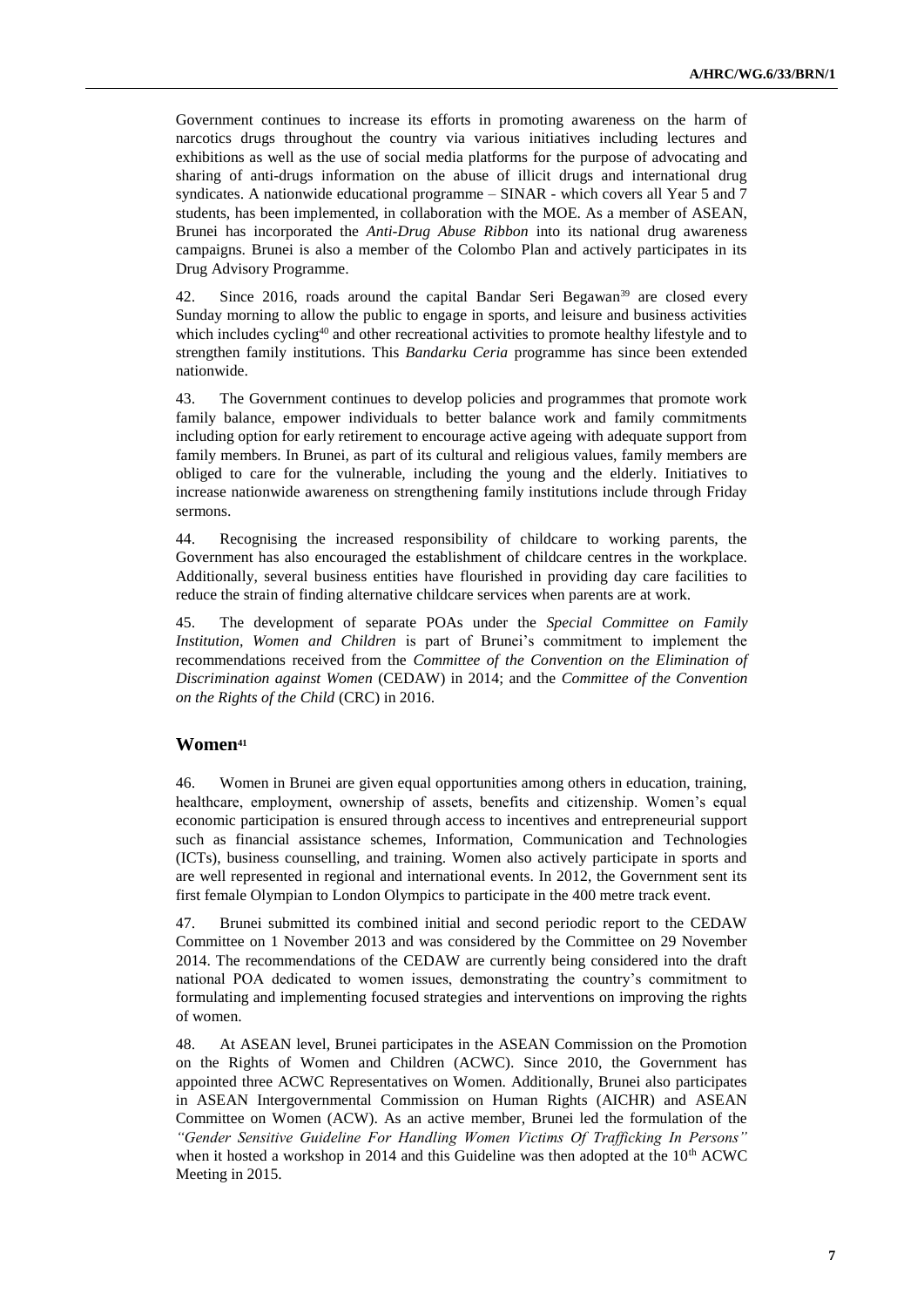49. At the international level, participation includes in the Non-Aligned Movement (NAM) Institute for the Empowerment of Women, the Commonwealth and other bodies. It also works with the UN Women through the ASEAN framework, in terms of accessing technical assistance on innovative programmes and strategies to foster women's empowerment and gender equality.

50. Through these participations, Brunei has benefitted from the sharing of knowledge, experience, capacity building and best practices which further strengthen the Government's continuous efforts in the promotion and protection of women in the country.

51. Women are well represented at the Legislative Council (LegCo) and on 13 January 2017, three women were appointed, two of whom are youth. They serve as an important voice for the people. They actively engage the community especially the youth to understand grassroots issues, as well as frequently conduct dialogue with the Government. Brunei has seen an increase in the number of women leading youth NGOs looking into diverse issues in the community.

52. Brunei has a long-standing policy of providing universal access to education. According to the 2017 World Economic Forum (WEF) Gender Gap Report<sup>42</sup>, Brunei was ranked first in terms of girls' enrolment in secondary education as well as in tertiary education. Girls and women have equal opportunities to improve their knowledge and skills, particularly in evolving areas such as (ICTs).<sup>43</sup> According to the same report, especially in literacy rate, female students are not far behind with 94.7% attainment compared to 97.4% for male students. However, female students outperformed their male counterparts in both secondary and tertiary levels of education.

53. According to the 2018 WEF Gender Gap Report, women's labour force participation in Brunei has narrowed down its gender gaps. Brunei was placed 12<sup>th</sup> in Asia in gender equality rating. Globally, it ranked  $90<sup>th</sup>$  up by 12 spots from the previous year. Meanwhile, the country's reputation in education enrolment also showed a marked improvement with Brunei earning top marks being placed first in secondary and tertiary education enrolment. Brunei also showed improvements by being placed  $16<sup>th</sup>$  in economic participation and opportunity with increased wage equality. It also recorded a high score at 19<sup>th</sup> place in other indicators including professionals like legislators, senior officials and managers.

54. Recognising the growing need for specialised healthcare for women and children, a dedicated Women and Children's Block in the state hospital complex costing BND 64,655,348.84, the Raja Isteri Pengiran Anak Saleha (RIPAS) Hospital, was constructed and completed in December 2014 bringing the healthcare standards for women and children to the next level. The Government continues to implement the Maternity Leave Regulation, introduced in January 2011, as a measure towards coordination of the pre- and post-natal needs as well as the health interest of working mothers. Under the regulation, women continue to enjoy 105 days of maternity leave as opposed to 56 days pre-2011.

55. The Government has made significant strides in encouraging equal opportunities for women in the workforce as well as elevating the role of women in nation building. Women's labour force participation has increased from 56.4% in 2001 to 58.3% in 2014. More women are now employed in traditionally male-dominated fields including aviation, engineering and maritime. In November 2012, the national airline of Brunei, Royal Brunei Airlines (RB), became the first national flag carrier in Southeast Asia to appoint a female airline captain. This was followed by the first RB flight operated by all-female crew in December 2013. There are now six female pilots in Brunei. Throughout the ten years of Brunei's involvement in the UNIFIL peacekeeping operations, there has been six female members of the Royal Brunei Armed Forces participating in the operations.

56. In power and decision-making, Brunei has recorded progress in women's career development in various fields, including legal, political, financial and managerial professions. The highest posts attained include Ambassador-at-Large, Ambassadors, Legislative Council members, Deputy Minister, Attorney General, High Court Judge, Permanent Secretaries, Solicitor-General, and Chief Executive Officers in the public sector and private sector including banks. Women also serve in senior positions in institutes of higher education, law enforcement agencies and as prosecutors in both Syariah and Civil courts. The number of women entrepreneurs in the country is on the rise including in the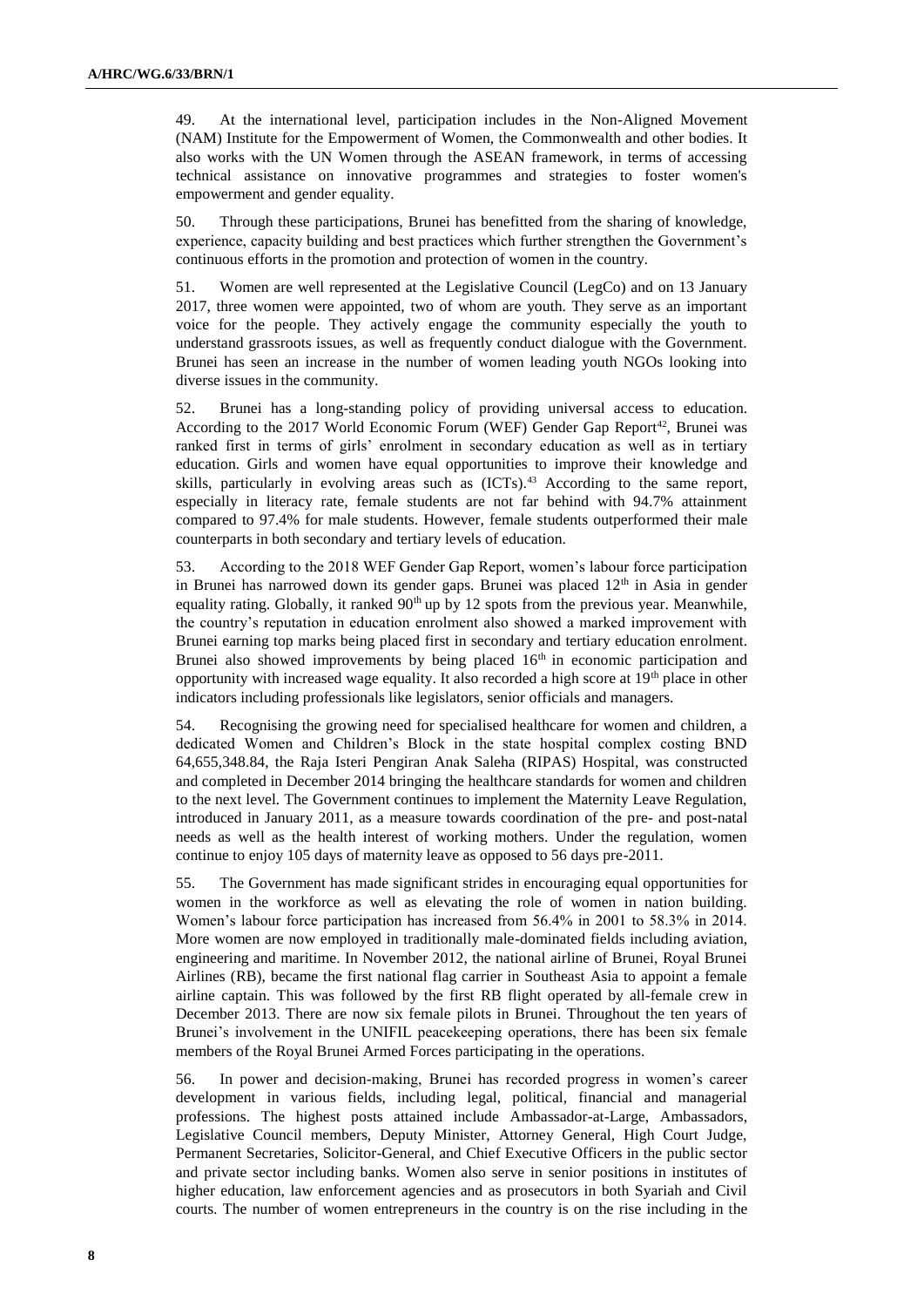areas of agriculture, food and beverage industry, retail and professional services. According to the 2017 WEF Gender Gap Report, Brunei was ranked  $58<sup>th</sup>$  in terms of employing women legislators, senior officials and managers in the country. Brunei was ranked  $11<sup>th</sup>$  in terms of wage equality for similar work.

57. Brunei has a policy of single nationality and does not recognise dual nationality. *Brunei Nationality Act (Cap 15)* provides the acquisition for either a Bruneian father or Bruneian mother to obtain nationality for their children. A Bruneian woman married to a foreign national can transmit her nationality to her children in accordance to section 6 of the Act by way of registration. Additionally, although the Act does not specifically provide for a Bruneian woman to confer her nationality to her foreign husband, the latter may acquire nationality through an application in a prescribed manner as stated in Sections 5(1) and 8(1) of the Act.

58. Women's issues in Brunei are strongly supported by the Women's Council of Brunei Darussalam (CWBD), an umbrella NGO whose main objective is to improve the status of women in all areas especially in education, economy, welfare, culture and society.<sup>44</sup> This Council has been active in supporting the implementation of national priorities on women, through collaborations with the MCYS which provides financial assistance to the CWBD for implementing programmes such as ASEAN Women's Day.

59. The Government has put in place a number of mechanism to address the issue of domestic violence from prevention to protection. It is a requirement that every Muslim couple that intends to get married undergo pre-marital training programmes to adequately prepare them for marriage life and responsibilities. Counselling are also offered to couples with marital problems and to encourage reconciliation. In the event that a marriage becomes irreconcilable the parties are encouraged to reach a voluntary amicable divorce settlement and not to continue to impose any hardship on the woman. It is an offence to cause physical harm to anybody irrespective of marital status or religion. The frequent broadcasting on national television of educational video clips on the issue of domestic violence increases public awareness and brings to their attention this important issue.

## **Children<sup>45</sup>**

60. Children make up a significant portion of the population in Brunei. The national 2017 Mid-Year Population Review estimated that children below 15 years old comprised 21.8% of the country's population.

61. On 10 August 2015, Brunei withdrew its reservations on paragraphs 1 and 2 of Article 20 of the *CRC* relating to the protection of a child without a family as well as paragraph (a) of Article 21 pertaining to the law on adoption. Additionally, Brunei presented its combined second and third periodic report to the CRC Committee on 13 July 2015 and was considered by the Committee on 21 January 2016.

62. *Royal Brunei Armed Forces Act (Cap 149)* prohibits the enlistment of persons below 18 years of age onto the Royal Brunei Armed Forces and Reserve Regiment. In this regard, on 17 May 2016, Brunei acceded to the *Optional Protocol to the Convention on the Rights of the Child on the Involvement of Children in Armed Conflict (OP-CRC-AC).*

63. Brunei recognises children as a valuable asset to the country. Brunei also recognises that children can be vulnerable to manifestations of socio-economic problems, deviant behaviours, and violence. The *Special Committee on Family Institution, Women and Children* has approved the national POA on Children which has two strategic focus: to strengthen relevant policies and legislative framework; and to improve the effectiveness and efficiency of social services for children. <sup>46</sup> This demonstrates the country's commitment to formulating and implementing focused strategies and interventions on improving the rights of the child.

64. The rights of the child are legally enforced through various legislations applicable to all citizens and residents of the country. In Brunei, the rights of the child are legally enforced through various legislations. Section 103 of the *Employment Order, 2009* was amended in 2015 to prohibit children from being employed in any industrial undertaking.<sup>47</sup>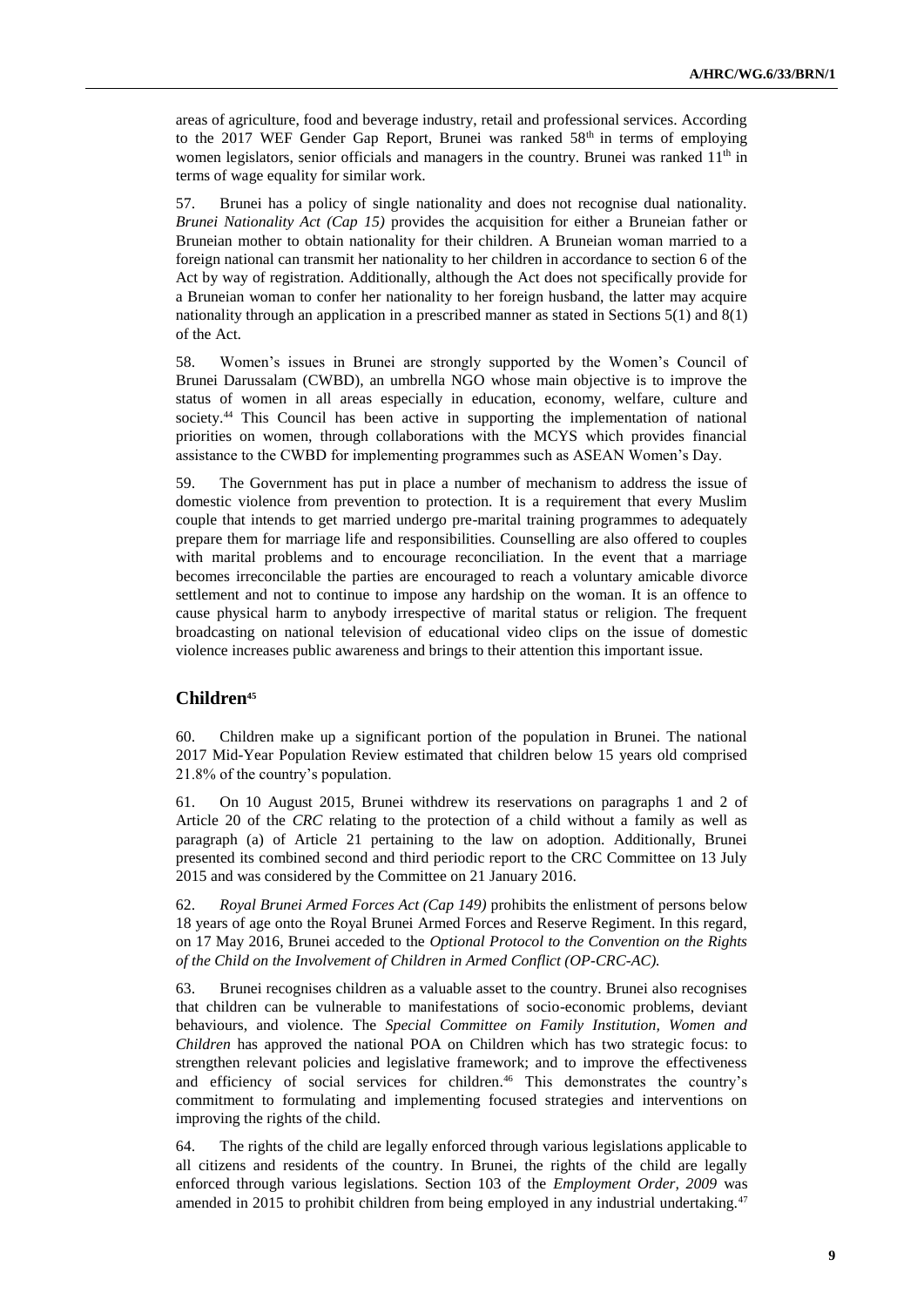Brunei is currently working to formulate a list of hazardous work which children and young persons shall not be employed in. This list is planned for finalisation in 2019.

65. The *Penal Code (Cap 22)* provides protection for children against any sexual exploitations by criminalising acts that violate their vulnerabilities. The *Penal Code* was further amended in 2017 to broaden the definition of rape<sup>48</sup> and has enhanced punishments for various offences.<sup>49</sup>

66. The Government has put in place since 2006 a public hotline (141) to receive complaints and provide immediate advice by trained officials. The calls are registered in accordance with the requirements of Child Helpline International. As the lead agency on the *CRC*, DCD works closely with other Government agencies, including the RBPF, Ministry of Health (MOH), and MOE to ensure all complaints received, including of child abuse, are addressed immediately and effectively. There is a further initiative to improve accessibility and confidentiality of this hotline.

67. MCYS is currently reviewing the following Acts and Regulations to improve the overall well-being of the people and the quality of life in the country:

- (a) Child Care Centre Act;
- (b) Child Care Centre Regulations; and
- (c) Old Age and Disability Pensions Act (Cap 18).

68. The Government, in collaboration with relevant stakeholders including private sectors and NGOs, regularly organises programmes targeted at children to raise awareness and disseminate information on children's rights and understanding of the *CRC*. Brunei hosted its first biennial national Children's Forum in 2017 which provided a platform for children to share their ideas and opinions on issues that affect them. At the regional level, Brunei hosted the 5th ASEAN Children's Forum in 2018 that carried the theme *Our Children, Our Future, Our ASEAN*, with the support of UNICEF. Both forums were attended by the UNICEF Special Representative to Brunei.

69. Since 2010, the Government has appointed four ASEAN ACWC Representatives on Children. Currently, Brunei is implementing the *ASEAN Regional Plan of Action on the Elimination of Violence Against Children (ASEAN RPA on EVAC),* as a follow-up to the adoption of the *Declaration of the Elimination of Violence Against Women and Elimination of Violence Against Children in ASEAN* in Bandar Seri Begawan in October 2013.

70. Brunei is preparing to host the 19th ACWC Meeting, 6th ACW-ACWC Consultation, the 18th ACW, and the 11th ACW+3, in the third quarter of 2019 with the purpose to further advance the regional collaboration in the rights of the women and the rights of the child.

71. The MCYS with the cooperation of UNICEF is planning to conduct a three-part training project that includes a workshop on assessment tools and case management for professionals and officers working with children, including Child Protection Committee members.

## **Youth<sup>50</sup>**

72. Brunei recognises youth as partners to development and their important role in shaping the future of the country. In this regard, guided by the national philosophy of MIB, the Government continues to implement and strengthen the National Youth Policy set out in 2002 to develop Excellent Youth ready for future challenges. The policy has been used as a guideline to develop youth programmes in the country, focusing on six key strategies namely: personal development and education, employment and training, leadership, entrepreneurships, international understanding, and services to others and the nation.

73. Brunei celebrates The National Youth Day on 1<sup>st</sup> August yearly since 2006. It was officially recognised by His Majesty the Sultan and Yang Di-Pertuan of Brunei Darussalam, to give recognition and to showcase the progress of the youth achievements locally and abroad.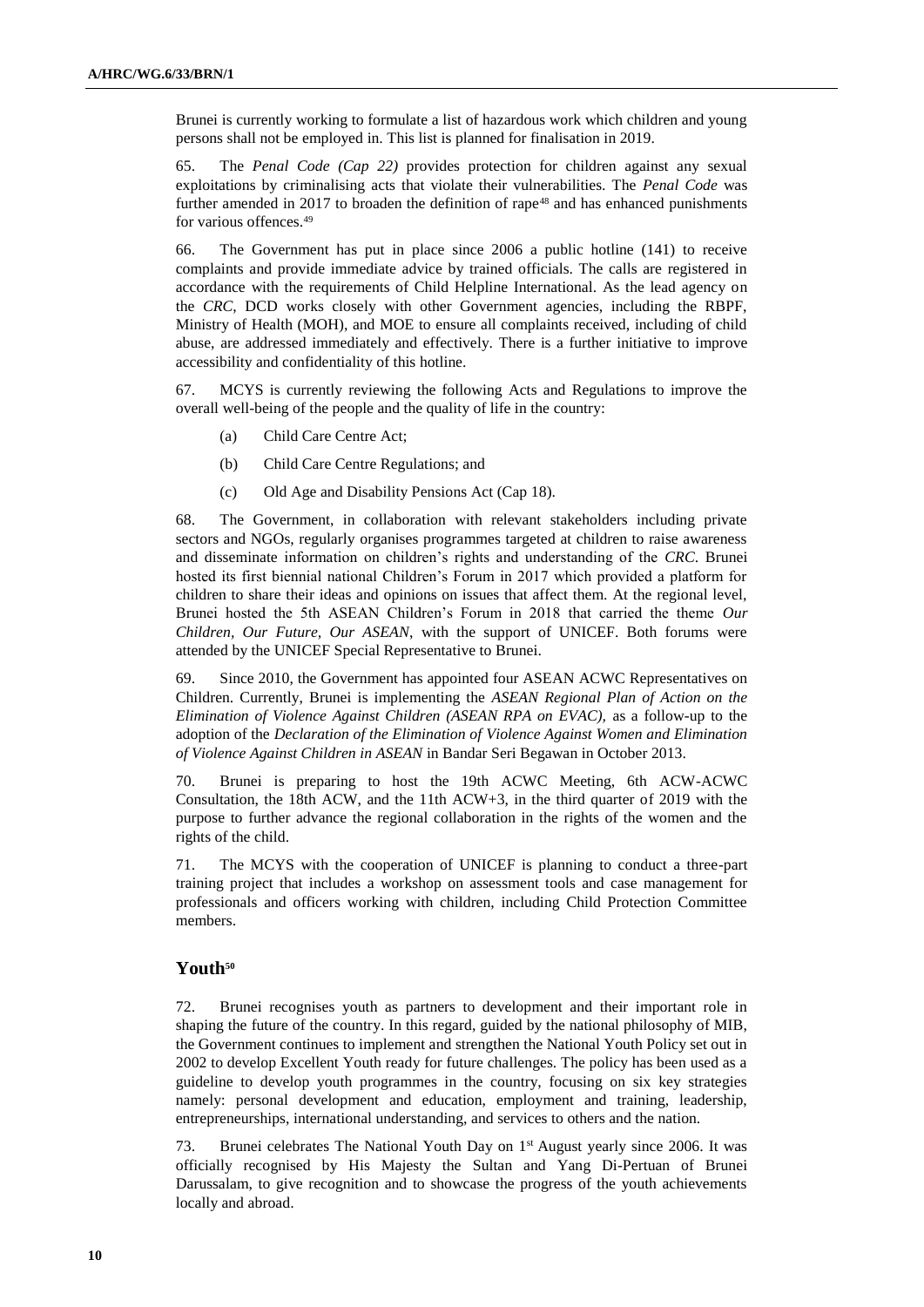74. Brunei together with other ASEAN Member States adopted the *ASEAN Declaration on the Adoption of the ASEAN Youth Development Index* in 2017. This Declaration provides a springboard for initiatives on youth development in the region as reflected in the First ASEAN Youth Development Index (AYDI) namely education, health and well-being, employment and opportunity, participation and engagement, and ASEAN awareness, values, and identity. Brunei's overall YDI score in 2015 was 0.758 with increasing trend from 2011. The two domains of education, and health and wellbeing performed well above the regional average.

75. The Government continues to implement a three-month National Youth Service Programme (PKBN) since 2011. The Programme focuses on social services, education and community development, and aims towards awakening the potential and consciousness of youth as disciplined and productive members of the society. PKBN includes various programmes that aim to strengthen relation, youth networking, instil leadership skills, inculcate good moral values and nurture civic and social responsibility. As of 2017, there are a total of 2,149 PKBN alumni.

76. The Youth Development Centre continues to offer industry driven various courses certified under the City and Guilds Certification and Recognition Programme. The Centre aim to improve their employability skills through industrial and vocational courses.

77. Among the strategies of the MCYS in increasing opportunities and platforms for youth in entrepreneurship include programmes such as Youth Entrepreneurship Development Week conducted by Youth Development Centre and Youth Centre. In 2017, a national high level Youth Entrepreneurship Steering Committee was set up to improve monitoring and coordination of youth entrepreneurship initiatives in Brunei.

78. Darussalam Enterprise (DARe)<sup>51</sup> has launched several programmes that target entrepreneurship.<sup>52</sup>

79. The Government has invested in programmes that aim to equip youth with the necessary skills to be resilient and provide more opportunities for them to participate in voluntary community building activities to empower them to become leaders by creating suitable platforms. Currently there are a total of 37 out of 96 youth NGOs which have been active in community building activities.

80. Brunei continues to implement a Young Executives Programme (YEP), launched in 2017, aimed at developing potential leadership skills of civil servants who are in service below two years including through the utilisation of appropriate and effective management methods and also global best practices in the private and public sectors.

81. In 2017, the Government established a Capacity Building Centre – *Pusat Pembangunan Kapasiti* which serves as a multi-programme skills-training centre operated by the Ministry of Energy, Manpower and Industry (MEMI). The Centre aims to produce job-ready graduates by aligning training with industrial development and requirements in Brunei.<sup>53</sup>

82. The i-Ready Apprenticeship Programme, launched in April 2017, is a three-year programme that serves as a platform to introduce unemployed graduates holding Bachelor's Degree and above to various industries in both the public and private sectors and further enhance their marketability. Throughout the programme, the apprentice will be monitored by the respective host organisation to ensure their development meets industry needs. The Government provides a monthly allowance for a maximum period of three years. As of December 2018, 1,990 graduates have enrolled in the programme with 361 participating host organisations. 82% of these apprentices are in the private sector, whereas the remaining 18% are in the public sector. Since the programme's commencement, 409 apprentices have shifted to full-time employment in the respective companies.

83. Brunei continuously participates amongst others in The Ship for Southeast Asian and Japanese Youth Programme (SSEAYP), Japan-East Asia Network of Exchange for Students and Youths (JENESYS), Brunei-Korea Youth Exchange Programme, ASEAN-China Youth Camp, Singapore-Brunei Youth Leadership Programme (SBYLEP), Commonwealth youth programmes, and United States' Young Southeast Asian Leaders Initiative (YSEALI) to strengthen leadership development and networking of youth in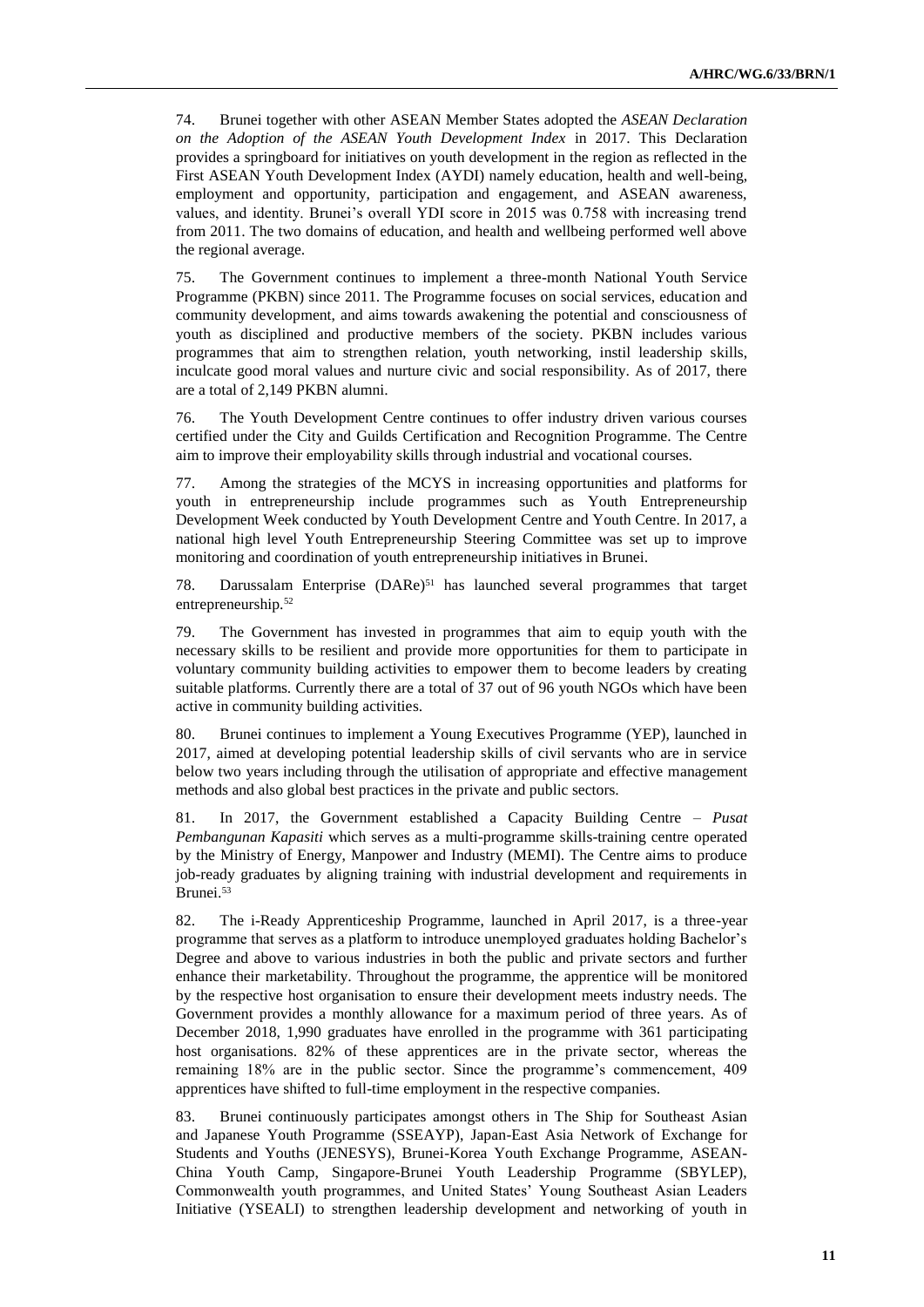Southeast Asia. As of 2018, there are approximately 135 YSEALI alumni and 1,029 SSEAYP alumni. A number of Bruneian youth have also received international recognition for their voluntary activities.<sup>54</sup>

## **Elderly<sup>55</sup>**

84. Brunei attaches great importance to the welfare, protection and promotion of the rights of the elderly. Protection of the elderly is not only an integral part of the social and cultural values of the Brunei people but it is also an important obligation of the Government implemented through well-coordinated inter-agency "whole-of-nation" approach. The elderly is considered as critical support system and experienced partners for the development of the nation towards realising the *Wawasan Brunei 2035.* In 2017, senior citizens aged 65 years or above account for approximately 5.4% of the total population. UN estimations shows that the elderly population in the country is expected to double by 2035.<sup>56</sup>

85. Family values are crucial to the moral fabric of the Bruneian society. The country upholds the importance of family institution and the significant role it plays for the wellbeing of each member of society. In Brunei, it is a norm for generations of family to live together under one roof. This extended family system is the foundation for a symbiotic, safe and conducive environment for the care of the elderly and young children.

86. At the regional level, Brunei works closely with other ASEAN Member States in promoting the well-being of the elderly, including the promotion of healthy and active ageing. Brunei is currently co-leading with Viet Nam to develop Information, Education and Communications (IEC) materials on healthy and active ageing (2017–2019). This is line with the *Kuala Lumpur Declaration on Ageing: Empowering Older Persons in ASEAN* adopted in 2015 and the *Project Research on Care for the Elderly in ASEAN + 3: The Role of Families and Local and National Support Systems* held in 2017.

87. MKIS has set up the *Special Committee on the Elderly and Persons with Disabilities* with a mandate to carry out various programmes and social services in caring for the vulnerable groups in areas such as housing, health, employment, transportation, recreation, and social participation.

88. In May 2017, MKIS reviewed and approved the *Senior Citizens Action Plan* that is in line with the *Madrid International Plan of Action on Ageing (2002)* and the *Global Strategy and Action Plan on Ageing and Health (2016–2020).* This action plan is geared towards ensuring healthy and active citizens through three main objectives:

- (a) develop productive and independent senior citizens;
- (b) ensure the welfare and wellbeing of senior citizens; and

(c) provide friendly support systems for senior citizens in ensuring a friendly environment and encourage them to be actively involved in the community.

89. On 11 October 2018, in conjunction with the *International Day of Older Persons*, a workshop was organised to discuss the plan of action and to ensure inclusion of recommendations from the elderly who also attended the session.

90. The Government continues to provide facilities managed by the MCYS for citizens and residents, especially the youth and senior citizens. Since the establishment of the first Senior Citizens Activity Centre (PKWEs) in March 2013 another centre was opened in 2017 to serve as community support centre, which allow the elderly to engage in various healthy lifestyle activities. Since 2018, the Bistari Community Centre was established to bring together the elderly and the youth by organising activities that promote learning and improve participation from all ages and will be established in all districts.

91. Following up to the *Brunei Darussalam National Multisectoral Action Plan for the Prevention and Control of Non-Communicable Diseases 2013-2018 (BruMAP-NCD 2013- 2018),* efforts have been made to improve the quality of care and management of Non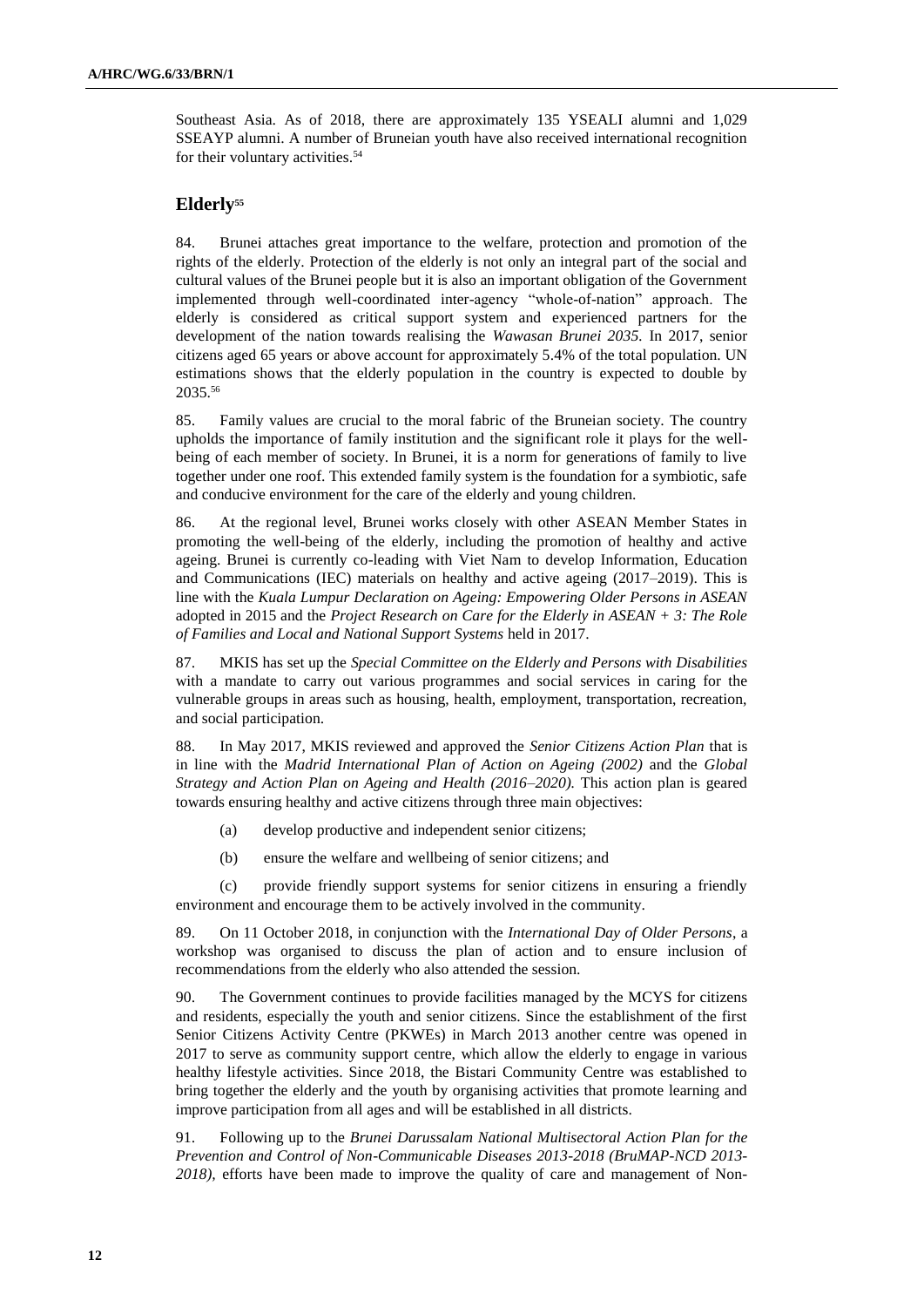Communicable Diseases (NCDs) in Brunei. MOH continues to provide a comprehensive and holistic approach for care of older adults including:

(a) To ensure optimum quality of life;

(b) To increase awareness on the four giants of geriatric syndrome: falls, incontinence, dementia, and depression; and

(c) To strengthen human resources for provision of services in all settings.

92. Progress in implementing the Action Plan with regards to elderly care:

(a) Geriatric Medical Services based in RIPAS Hospital provides outpatient and inpatient care at district hospitals; community services; and a palliative telephone help line;

(b) In May 2015, a community-based step-down care and rehabilitation centre named *Pusat Amal Cerah Sejahtera*, was established to provide comprehensive assessment services for elderly patients, stroke patients and patients with disabilities; and

MOH conducts health education programmes and activities to raise awareness on related issues, in collaboration with relevant stakeholders such as the MCYS as well as PKWEs.

93. MOH, through the Health Promotion Centre (HPC) in collaboration with several stakeholders conducted the Healthy Lifestyle Programme for the elderly in Brunei-Muara, Belait, and Tutong districts.<sup>57</sup> The aim of the programme was to empower the elderly on sustaining healthy lifestyle practices. The components of the programme include health education talks, health screening, healthy grocery tours and dialogue sessions on health with the elderly.

94. To ensure the welfare and social security of elderly in the country, the Government provides a monthly Old Age Pension to citizens and permanent residents who have attained the age of 60. The number of recipients has increased from 32,850 recipients in 2017 to 35,138 recipients in December 2018.

#### **Disabilities<sup>58</sup>**

95. As of July 2018, a total of 6,506 differently-abled persons in the country are registered with the MCYS. Brunei has been using the term "differently-abled" since 2015 when referring to PWDs in recognising that every person is gifted with different abilities. To this end, Brunei remains committed to ensuring these individuals are afforded equal rights and opportunities; able to live their lives, be recognised and participate fully in society. Following Brunei's ratification of the *Convention on the Rights of Persons with Disabilities* (CRPD) on 11 April 2016, proposals are in the pipeline to integrate components of the Convention into the *Wawasan Brunei 2035*.

96. Brunei is committed to advancing the rights and welfare of differently-abled persons, and is currently working within ASEAN to develop a Regional Action Plan on Mainstreaming the Rights of Persons with Disabilities in the ASEAN Community.

97. The *Special Committee on the Elderly and Persons with Disabilities Issues* was tasked to review a POA on the differently-abled on development, well-being, welfare and support system. The revised POA outlines various initiatives to ensure equal rights, opportunities and access of the differently-abled in community and national development; access to quality health care and legal rights; social protection, habilitation and rehabilitation; as well as access to facilities, buildings and transportation. The provisions in the CRPD have been incorporated into the POA to ensure alignment with international obligations. The POA has been endorsed by MKIS as a living document, with some strategies already implemented.

98. In 2015, the *Building Control Order, 2014*, came into force, together with the *Building Control Regulations, 2014,* to ensure that public and private buildings provide facilities with barrier-free access to PWDs. Effective 1 November 2018, it was made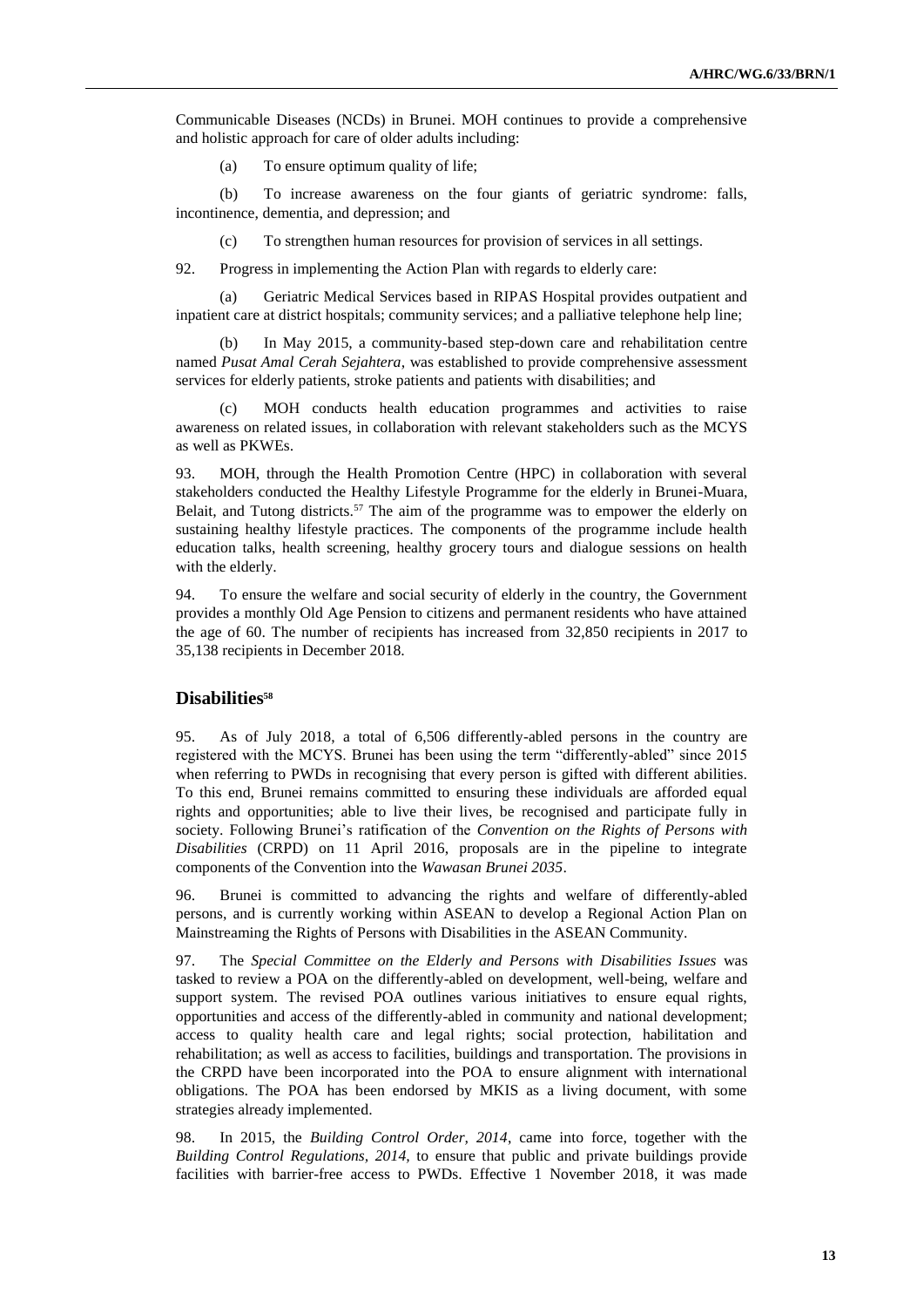compulsory for all buildings to provide barrier-free accessibility to assist the differentlyabled persons.

99. In December 2017, the Guidelines Review Committee was established to draft the first edition of the *Different Abilities Design Guidelines.<sup>59</sup>* The Committee, led by the Authority for Building Control and Construction Industry (ABCi), includes representatives from the public and private sectors as well as NGOs. The Guidelines, published and launched in November 2018, mainly focus on the additional needs of differently-abled persons. Several mandatory requirements were introduced to minimise restrictions on the environment to enable persons with different abilities to make full use of building premises and amenities. As Brunei prepares for a fast ageing population and towards a more inclusive society, the Guidelines also emphasise on universal design concepts and provisions that benefit a wider spectrum of people, including parents with infants, the young and the elderly. The Guidelines contain new requirements for more accessible routes, corridors and paths to cater for the growing number of the elderly with limited mobility, and wheelchair users. It also requires buildings frequented by families to provide family-friendly facilities including child-friendly toilets and lactation rooms for nursing mothers.

100. The Government provides monthly pensions and allowances to differently-abled persons and their dependents: Pensions for the Blind, Mental Disorder Allowance, and Disabled Pension and Allowance. In 2018, the Government made further progress in strengthening the welfare and well-being of differently-abled children under 15 years old by extending BND 150 monthly allowance to them. As of December 2018, a total of 610 received the monthly allowance.

101. Paralympic Council Brunei Darussalam (PCBD) being a patron and sports advocate for differently-abled national athletes.<sup>60</sup> PCBD works closely with MCYS in developing these athletes by providing training facilities, coaches, financial support for participating in tournaments and Sports Excellence Incentive Scheme. These athletes had participated in regional and international sporting events.<sup>61</sup>

102. Brunei is currently working on addressing unemployment amongst the differentlyabled through initiatives of public and private sectors.<sup>62</sup> A centralised database on the employment status of the differently-abled is currently being developed.

103. The Government recognises the role of the NGOs in complementing its programmes for differently-abled persons and in promoting public awareness on their needs and rights. The Council for the Welfare of Persons with Different Ability (MKOKU) was established with the cooperation of DCD in 2016. The Council focuses on the development and welfare of the differently-abled, whereby members are from various Disabled Peoples' Organisations (DPO).

104. There is a need to further develop the maximum potential abilities of differentlyabled peoples and it is important for Brunei to continue building its capacity and expertise in this area.

## **Health<sup>63</sup>**

105. *Wawasan Brunei 2035* emphasises the importance of healthcare as one of the major public investments in human development. The enhancement of the quality of life is ensured through the planning and implementation of healthcare system framework towards universal health coverage for people at all levels throughout the country. This healthcare system comprehensively covers all aspects of health promotion, prevention and control of illness, treatment and rehabilitation. The Government has built four hospitals, fourteen health centres, three health clinics, four maternal and child health clinics, as well as established three travelling clinics and two flying medical services.

106. The *Mental Health Order, 2014,* came into force on 1 November 2014 to replace the *Lunacy Act 1929 (Cap 48)* which aims to ensure equality, non-discrimination, shared responsibility of stakeholders, when addressing the care and treatment of mentally disordered persons. It is also to ensure a patient-centred and holistic approach in the care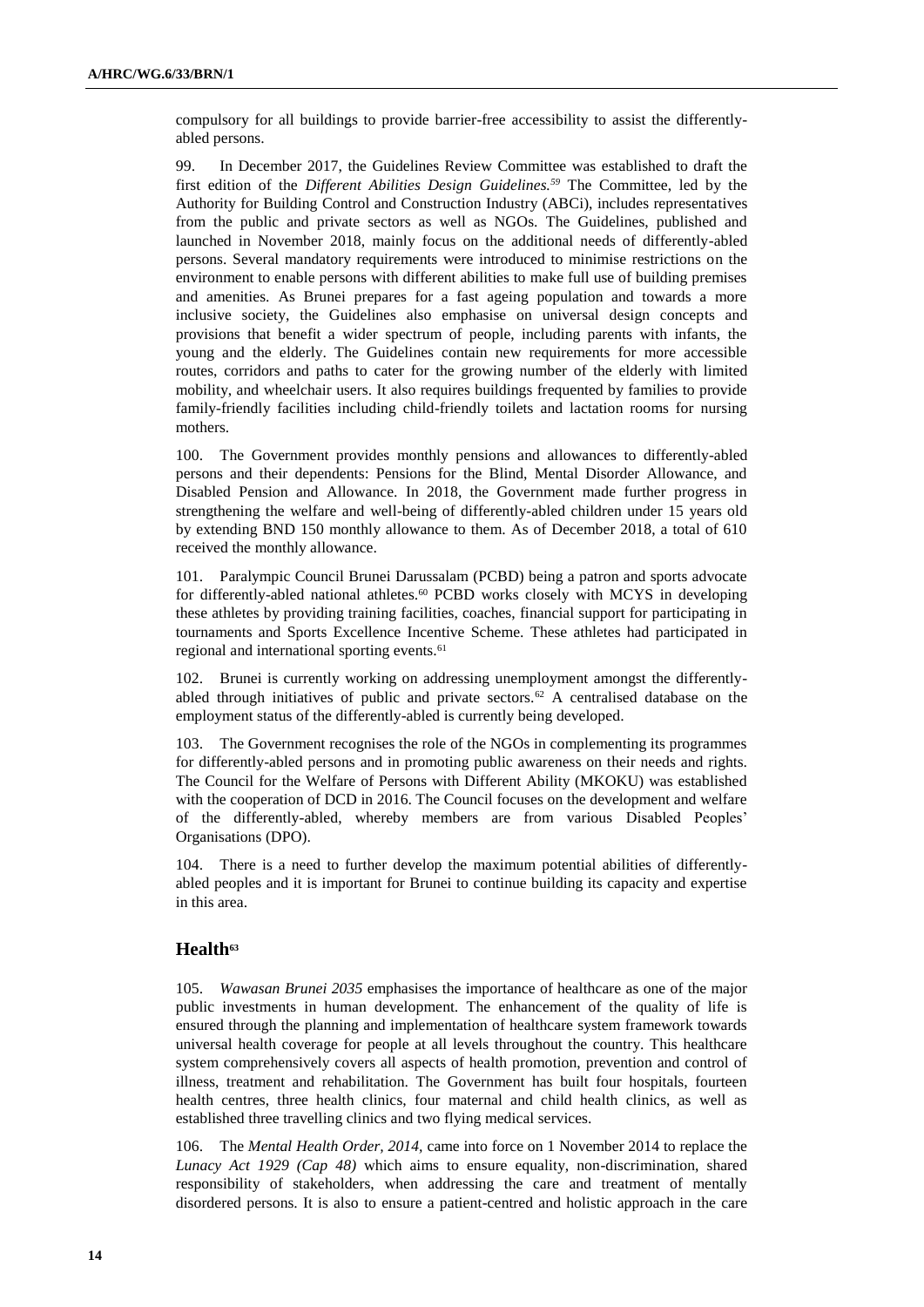and treatment of mentally disordered people including their rehabilitation and re-integration into the community. Specific provisions were included for special categories of patients including those who lack the capacity to give consent for treatment. There are additional provisions for safeguarding the welfare of mentally disordered persons at risk of abuse or neglect, and those incapable of managing themselves and their affairs.

107. Accessible medical, dental and healthcare continues to be provided whereby citizens are charged a nominal fee of BND 1. This includes high quality maternal and child health services covering vaccination programmes and antenatal screenings, which have significantly contributed to low maternal<sup>64</sup> and children mortality rates.<sup>65</sup> This achievement has enabled the country to fulfill health-related goals and targets of SDGs.

108. The *BruMAP-NCD 2013-2018* focuses on five objectives:

- (a) Reduction of tobacco use;
- (b) Promotion of balanced and healthy diet;
- (c) Increase of physical activity;
- (d) Identification of people at risk for NCDs; and
- (e) Improvement of the quality of care and outcome of NCDs management.

109. Various actions have been implemented and the *BruMAP-NCD 2013-2018* will be evaluated in early 2019 to assess effectiveness of various actions for the different objectives. The *Multisectoral Taskforce on Health* established in February 2017<sup>66</sup> has identified five cross-functional teams on health:

- (a) Ensuring that every child has the best start in life;
- (b) Improving Brunei's food environment;
- (c) Supporting active communities;
- (d) Reducing smoking; and
- (e) Mental health.

110. In November 2017, Brunei finalised the *Health System and Infrastructure Master Plan*, which focuses on seven key strategies and 90 initiatives encompassing both components of health and infrastructure in line with global health indicators as recommended by the WHO. The Master Plan serves as an important roadmap not only to the MOH but also relevant stakeholders in further strengthening the national health system and infrastructures. The Plan fully supports the *Wawasan Brunei 2035* goals of enhancing the quality of lives of the people.

111. Brunei is committed to delivering quality dementia care through consistent training and early exposure of caregivers and practitioners, including in collaboration between relevant ministries and as well as NGOs. In August 2017, Brunei co-organised *Dementia Care Skills (DCS) Course Train-the-Trainer Programme* with the *Alzheimer's Disease International's Asia Pacific Regional Office (ADI-APRO)* and *Alzheimer's Disease Foundation Malaysia (ADFM)*. The training programme was attended by officers from the MOH and the MCYS. An NGO, demensia Brunei (dB)<sup>67</sup>, established in December 2017, organised a two-day Dementia Care Skills Training towards raising greater awareness on the relevant issues.

112. In January 2019, the MOH has set up a national mental health helpline whereby MOH officials underwent initial training in September 2018 to learn the policies and procedures.

113. In 2016 and 2017, Brunei chaired the ASEAN Health Ministers Meeting (AHMM) and the ASEAN Senior Officials' Meeting on Health Development (SOMHD), at which the ASEAN Post-2015 Health Development Agenda was fully developed. This sets the health priorities of the ASEAN region which complements the commitments under the SDGs.

114. Several projects under the WHO Programme Budget are currently underway in Brunei to upgrade the capacity building of health officials as well as to continuously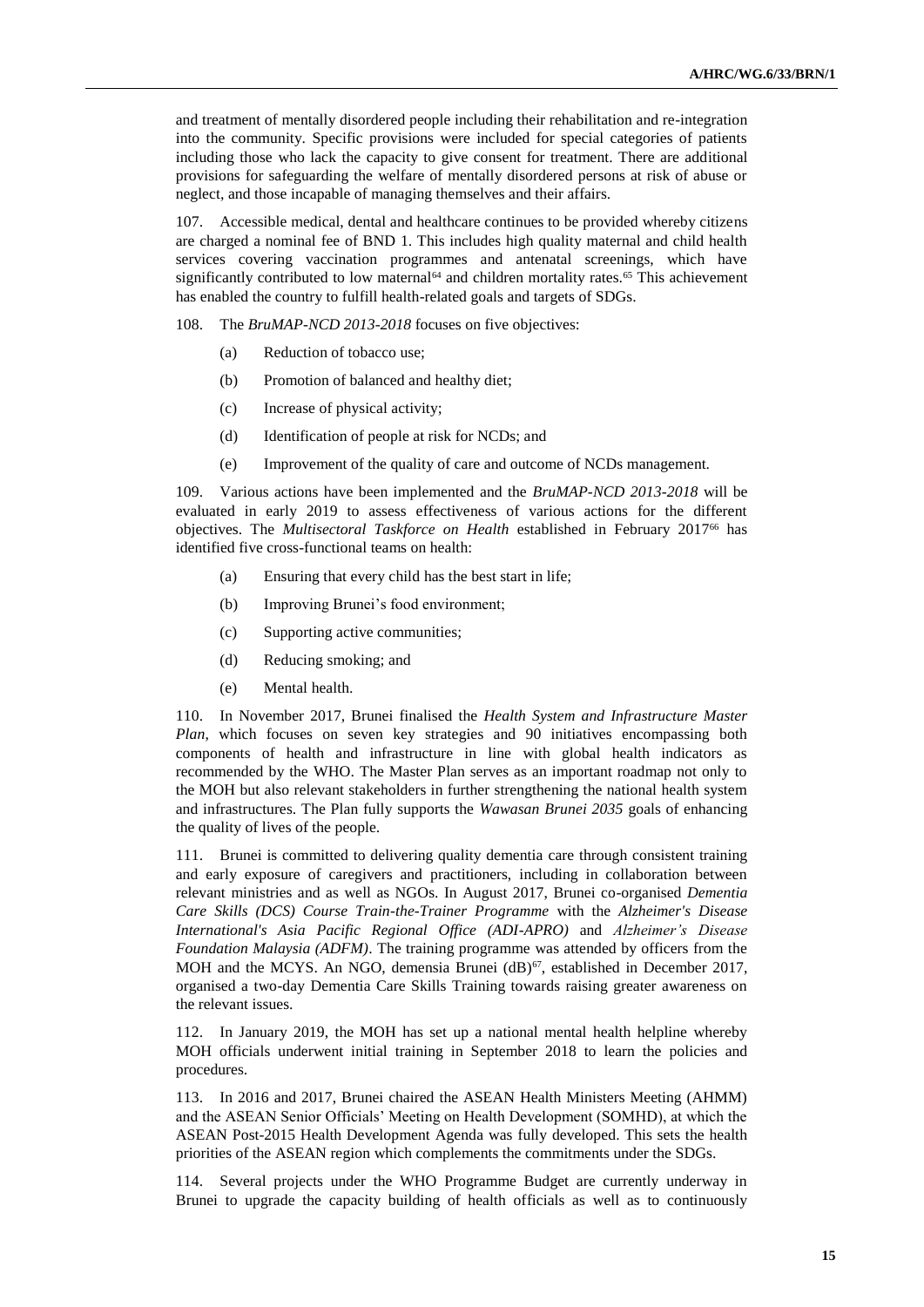improve the nation's health care system. The MOH has sought technical assistance from the WHO which includes areas of prevention and control of NCDs, public health, pharmaceuticals and primary health care.

115. 2016–2017 completed projects under the WHO Programme Budget for Brunei:

(a) Promotion of Healthy Diet in Brunei;

(b) Study on Facilitating factors and Barriers to Healthy Lifestyle Programmes in the Workplace; and

(c) Health Systems: National Health Policies, Strategies and Plans (Health Technology Assessment Workshop).

116. Two programmes are in the process of discussion with the WHO on the Programme Budget for 2018–2019:

(a) Needs Assessment of Adolescent-Friendly Health Services and Programmes; and

(b) Evaluation of *BruMAP-NCD 2013-2018* and Development of Brunei Darussalam Multisectoral Action Plan for the Prevention and Control of Noncommunicable Diseases 2020-2025.

117. Brunei recognises the need for skilled and adequate health professional workforce. The *Pengiran Anak Puteri Rashidah Sa'adatul Bolkiah Institute of Health Sciences*, established in 2000, supplies a good number of trained nurses in Brunei and the Government continues to provide scholarships to students to study medicine. However, there remains a shortage of qualified local health professionals in the country including doctors.

118. Other challenges compounded by escalating health care costs which the Government is subsidising include adapting to:

(a) epidemiological disease changes whereby Brunei is experiencing an increasing prevalence of NCDs, emergence of new Communicable Diseases (CDs) and reemergence of old CDs; and

(b) shifting population demography, where Brunei is seeing an increase in the elderly population.

#### **Education<sup>68</sup>**

119. Education and human capital development are two key priorities of the long-term development policy of Brunei as set out in *Wawasan Brunei* 2035. The literacy rate in the country is over 95%, and the gross enrolment rates both at primary and secondary levels are at 100%.

120. According to the Sustainable Trade Index 2018 released by the Hinrich Foundation, Brunei is one of the countries recording marked improvements in educational attainment. Brunei has seen a 2.83% increase in the attainment of A-C grades passes across all five subjects in Primary School Assessment (PSR) results in 2018, compared to 2017.<sup>69</sup>

121. To strengthen international partnership, Brunei in 2018 received two visits from the representative of the UN Educational, Scientific and Cultural Organisation (UNESCO) Office in Jakarta.<sup>70</sup>

122. Brunei has made remarkable achievement in equal accessibility and opportunity for female students. According to a report published by the Asia Pacific Economic Cooperation in September 2017, Brunei was the leading nation in the number of female science graduates in the Asia-Pacific region, with about 67% in tertiary education.

123. To make education fully accessible for everyone, the Government since 2007 has continued to enforce the *Compulsory Education Act (Cap 211).* The Act provides for nine years of compulsory education for all children regardless of social background, gender, and abilities. This is supplemented by a twelve-year education policy which encourages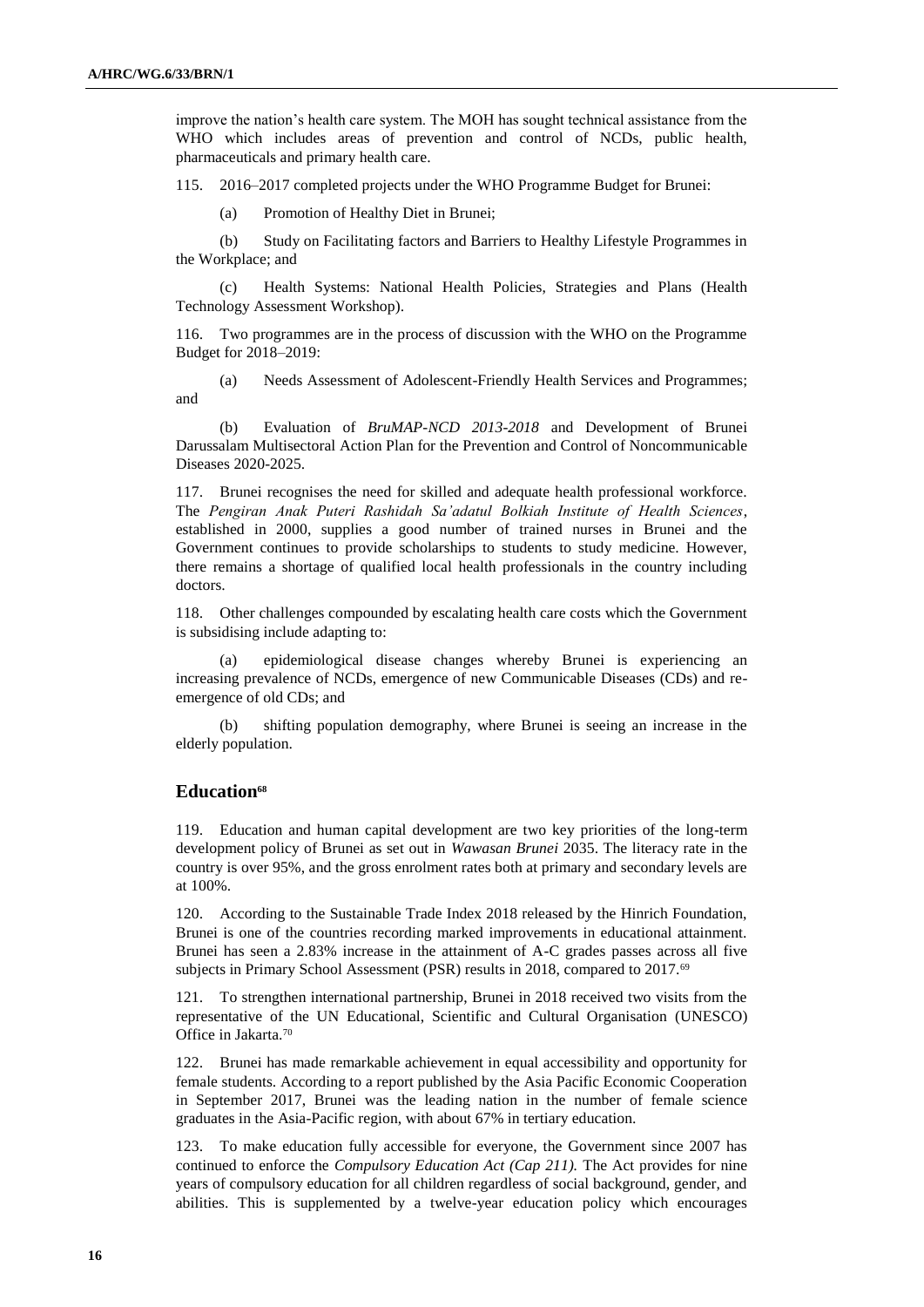students to complete at least their secondary education. The Government has also enforced the *Compulsory Religious Education Act (Cap 215)* for Muslim students since 2013 which provides seven years of compulsory Islamic education.

124. In 2018, the MOE formulated a new five-year education strategic plan with the objective of strengthening and developing human resource competencies. It aims to provide equal and equitable universal access to quality education as well as foster active partnerships among stakeholders to benefit the learners. The plan focuses on the needs of life-long learners including acquiring adequate skills responsive to global trends.

125. Brunei has put in place the Special Education Policy, which develops an education system to meet the needs of all children including differently-abled students. A number of support programmes has been undertaken such as the Learning Assistance Programme (LAP), the Pre-Vocational Programme (PVP) as well as seminars, workshops and sharing session relating to special and inclusive education for teachers, parents and the public. Special-needs students also receive learning assistance from Special Education Needs Assistance (SENA) and specialist support service from the Special Education Unit (SEU) from the MOE.

126. Brunei has put in place the Brunei Teacher Standard (BTS) in the effort to reach *Wawasan Brunei* 2035 target of at least 90% teachers achieving a minimum Level 3 (with 5 being the highest). This standard is developed to ensure quality delivery of teachers. The main focus is on quality teaching through the provisions of professional development to ensure curriculum and pedagogy remain relevant and equip teachers with the required competency standard.

127. Since 2016, Brunei has embarked on the Brunei Darussalam Literacy and Numeracy Standard (BDLNNS) which provides a national benchmark for all schools implementing the National Education System for the 21st Century (SPN21) curriculum to ensure that students are able to achieve a high level of competency in literacy and numeracy by the end of each school year which include instruction, assessment, and intervention.

128. The Government is investing in measures that provide adequate training and professional development for educators. Following the transformation of technical and vocational education, there is a renewed focus on apprenticeship which is recognised as an integral part of skills development. The demand-driven SPN21 now incorporates innovative teaching and learning that correspond with various Government initiatives to produce skilled and competitive workforce.

129. Several initiatives have been undertaken to address the needs of students from disadvantaged backgrounds.<sup>71</sup> Additionally, the MOE has been actively engaging with the country's local bank namely Bank Islam Brunei Darussalam (BIBD), the private sector and NGOs to provide support and assistance in various forms including financial to various vulnerable groups.<sup>72</sup> The MOE has been working with a number of institutions and NGOs including the MOH and Brunei Darussalam AIDS Council (BDAC) to raise awareness for students on health education including HIV/AIDS.

130. A Parent-Teacher Association (PTA) Convention has been established to serve as a platform for schools to engage parents on the welfare, development and progress of the students. This enables consultations between teachers and parents on ways to improve the students' education in general.<sup>73</sup>

131. The Government offers programmes under the In-Service Training (LDP) for public sector employees to ensure improvements in the quality of its workforce. A five-year programme namely The Human Capacity Building Scheme in the Private Sector (PSTS) was also introduced in 2012 for employees in the private sector to upgrade their academic qualifications and improve their professional skills to be more capable and competitive in the labour market. In addition, through the Training and Employment Scheme (SLP), local secondary school leavers are trained to acquire skills in various fields to enable them to enter the labour market easily.

132. Brunei is continuously looking into improving its education system to ensure quality education and highly skilled workforce. This is done through the benchmarking of the system, sharing of best practices and technical cooperation with other countries. There is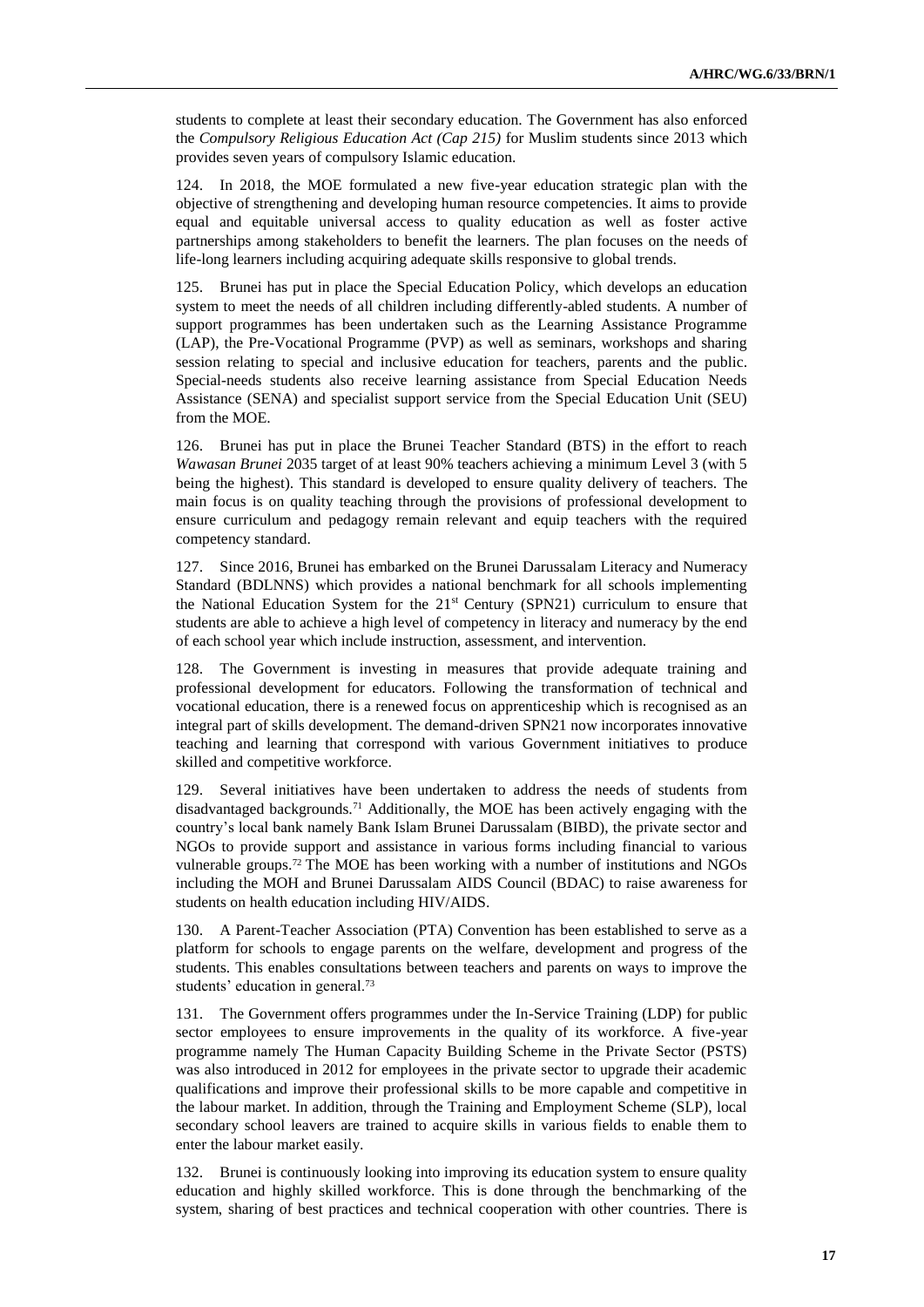also a need for a more robust cooperation with international organisations such as UNESCO, ASEAN, SEAMEO and ISESCO to achieve national, regional and global education agenda.

#### **Stateless persons<sup>74</sup>**

133. In Brunei, the path to citizenship is outlined in the *Brunei Nationality Act (Cap 15),* whereby non-nationals, including stateless people, who are permanent residents, can be naturalised subject to the fulfilment of certain criteria, including period of domiciliation, fluency in Malay language and knowledge of Bruneian culture and tradition. A total of 1,275 stateless persons were granted citizenship between 2013 and December 2018.

134. Due to favourable socio-economic conditions coupled with political stability, Brunei will naturally attract foreigners to stay for various purposes, including work and business. Brunei will continue to assess the impact of this situation with appropriate policy measures to ensure the interests of the country will be fully protected and safeguarded.

135. The *Brunei Nationality Act (Cap 15)* operates to mitigate and prevent statelessness:

(a) minors can be registered as nationals in any circumstances that His Majesty deems fit (Section 6);

(b) foreign women married or had been married to a Brunei national can acquire Brunei citizenship by registration (Section 5 (6));

(c) Permanent Resident (Stateless) can acquire Brunei Citizenship through application in a prescribed manner as stated in Sections 5(1) and 8(1) of the Act; and

(d) Brunei does not permit cease of Brunei nationality if the person have no other national status (Section 9 (3)).

136. Despite not being a signatory to the *1954 Convention relating to the Status of Stateless Persons*, the Government issues its stateless permanent residents with a Certificate of Identity (CI) to assist them to travel abroad and return to the country.

137. To further the recognition of stateless permanent residents in the country, the Government ensures inclusive application of the *Births and Deaths Registration Act (Cap 79)*, which provides that all children, including stateless children, who are born on the territory should have their births registered and that relevant statistics are kept.

138. Relevant authorities in Brunei are further committed to carry out awareness campaigns relating to birth and death registration, immigration and nationality matters throughout the country. Awareness programmes on the *Births and Deaths Registration Act (Cap 79)* and its Regulations to the Heads of *Mukim<sup>75</sup>* and village chiefs have been conducted in 2018.

## **Trafficking in Persons (TIPs)<sup>76</sup>**

139. Brunei has taken various measures to strengthen its legislation and enforcement to prevent crimes of Trafficking in Persons (TIPs). Brunei has put in place the *Trafficking and Smuggling of Persons Order, 2004* which prohibits the trafficking of person and children for the purpose of exploitation and criminalises such acts which carries a punishment of up to 30 years imprisonment.

140. In 2016, Brunei introduced a legislative amendment to Section 236A of the *Criminal Procedure Code* to allow victims to provide evidence through live video or live television link in any inquiry, trial, appeal or proceedings if the court is satisfied that it is expedient in the interest of justice. Standardised interview guidelines are also used to screen and identify potential human trafficking victims on operations with suspected TIPs elements.

141. The Government has made progress in its anti-trafficking law enforcement efforts in recent years by enhancing the capacity of prosecutors and law enforcement agencies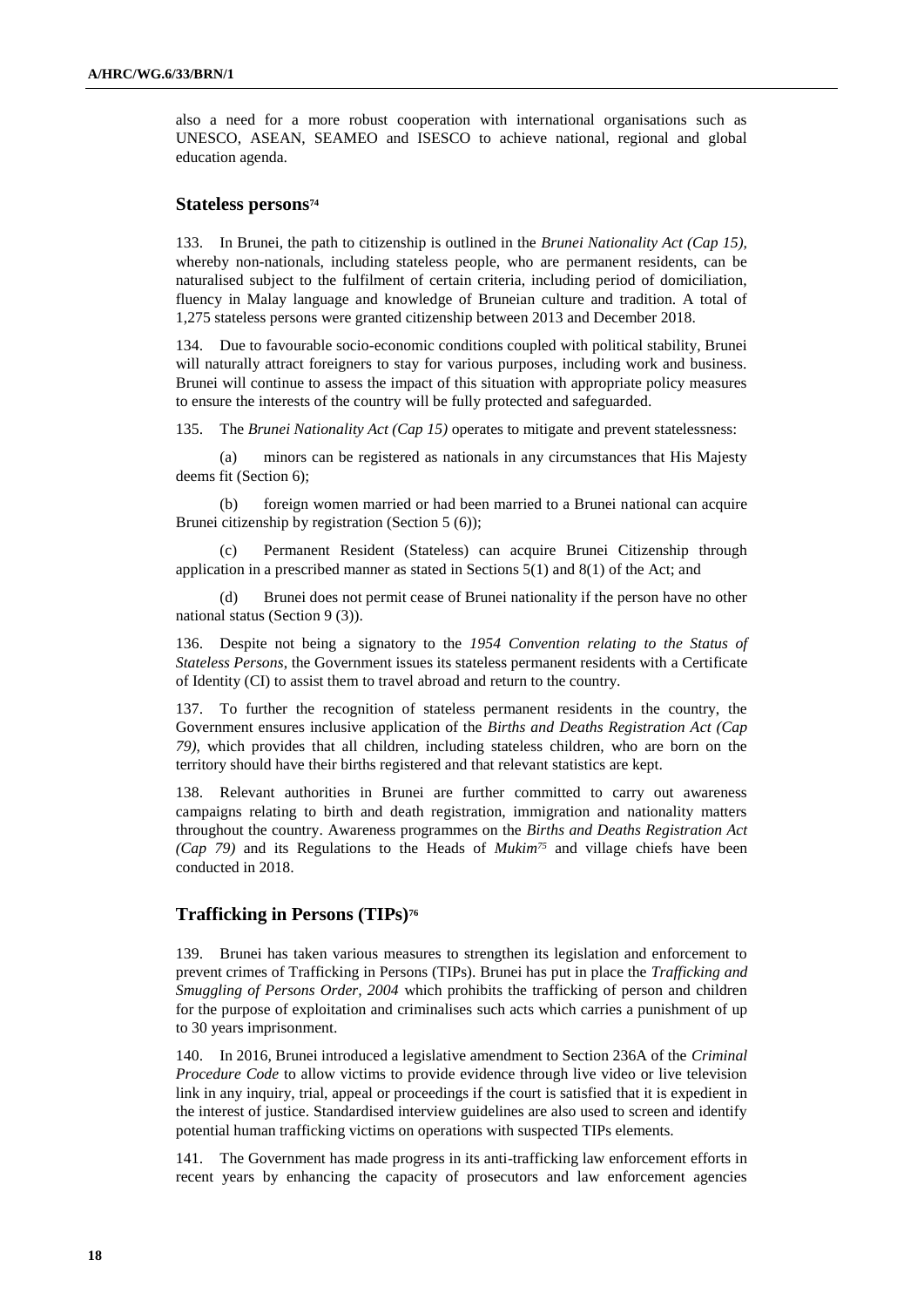through inter-agency coordination, regional training programmes and workshops organised by ASEAN, as well as technical assistance.

142. The Human Trafficking Investigation Unit (HTU) of the RBPF has increased its efforts by screening for human trafficking indicators in cases involving prostitution, unpaid wages, runaway workers, or labour abuse. The Unit also receives referral cases from other agencies on potential cases of TIPs. Prosecutions for non-trafficking offences, such as human smuggling or labour violations and *Women and Girls Protection Act (Cap 120)*, came as a result of HTU investigations.<sup>77</sup>

143. To protect victims of TIPs, Brunei has expanded victim protection measures during judicial proceedings, and carried out victim screening procedures while strengthening investigations into alleged labour abuses that amount to trafficking.

144. In terms of prevention, Brunei has continued its efforts through training programmes for labour and immigration officials and NGOs. Awareness campaigns on related matters have been conducted which include offences under immigration, passports, trafficking and smuggling of persons related laws and the penalties of violating workers' rights in accordance to national labour laws.

145. The MCYS continues its role in the promotion and protection of women and children rights including victims of trafficking by providing shelter for victims of TIPs. In cases that have been referred to the DCD for protection, victims are provided shelter and care.

146. Brunei views issues of TIPs seriously and has been actively engaged in international efforts in addressing this global concern. Brunei has been collaborating with the UN Office on Drugs and Crime (UNODC) and participated in various regional, as well as, international meetings relating to issues concerning people smuggling, TIPs and transnational crime.

147. On 22 November 2015, Brunei signed the *ASEAN Convention Against Trafficking in Persons, Especially Women and Children (ACTIP).* On 14 November 2017, Brunei signed the *ASEAN Consensus on the Protection and Promotion of the Rights of Migrant Workers.*

#### **Collaboration with international bodies related to human rights<sup>78</sup>**

148. Brunei regularly attends AICHR meetings and activities. The Commission holds annual dialogue with the ASEAN Foreign Ministers, discussions with ASEAN Dialogue partners such as the United States and the European Union (EU) as well as engaging the UN and its respective agencies.<sup>79</sup>

149. In promoting human rights within the regional context, Brunei provides annual contributions to the AICHR Fund as well as contributing to the development of AICHR Thematic Studies including on legal aid. Brunei is currently working with other ASEAN Member States on Thematic Studies on the Right to Education, Right to Peace, the Right to Life and Juvenile Justice.

150. The MCYS maintains regular constructive and cooperative consultations and dialogue with regional and international organisations relating to human rights. This includes UNICEF, UN Development Programme (UNDP), UN Economic and Social Commission for Asia and the Pacific (UNESCAP) and the ASEAN Secretariat. Most notably, Brunei has been actively engaged with UNICEF since 2017, to discuss potential collaborations and training programmes. In addition, Brunei has collaborated with the offices of UNDP and UNICEF based in Kuala Lumpur for projects under the BDCTCTP in 2017 and 2018, respectively.

151. To build expertise and capacities,<sup>80</sup> Brunei has been actively participating in various regional and international events relating to human rights. Further information appears as **ANNEX 3**.

152. Brunei looks forward to sharing experiences and best practices with other countries, while at the same time, working with relevant UN bodies in getting technical support and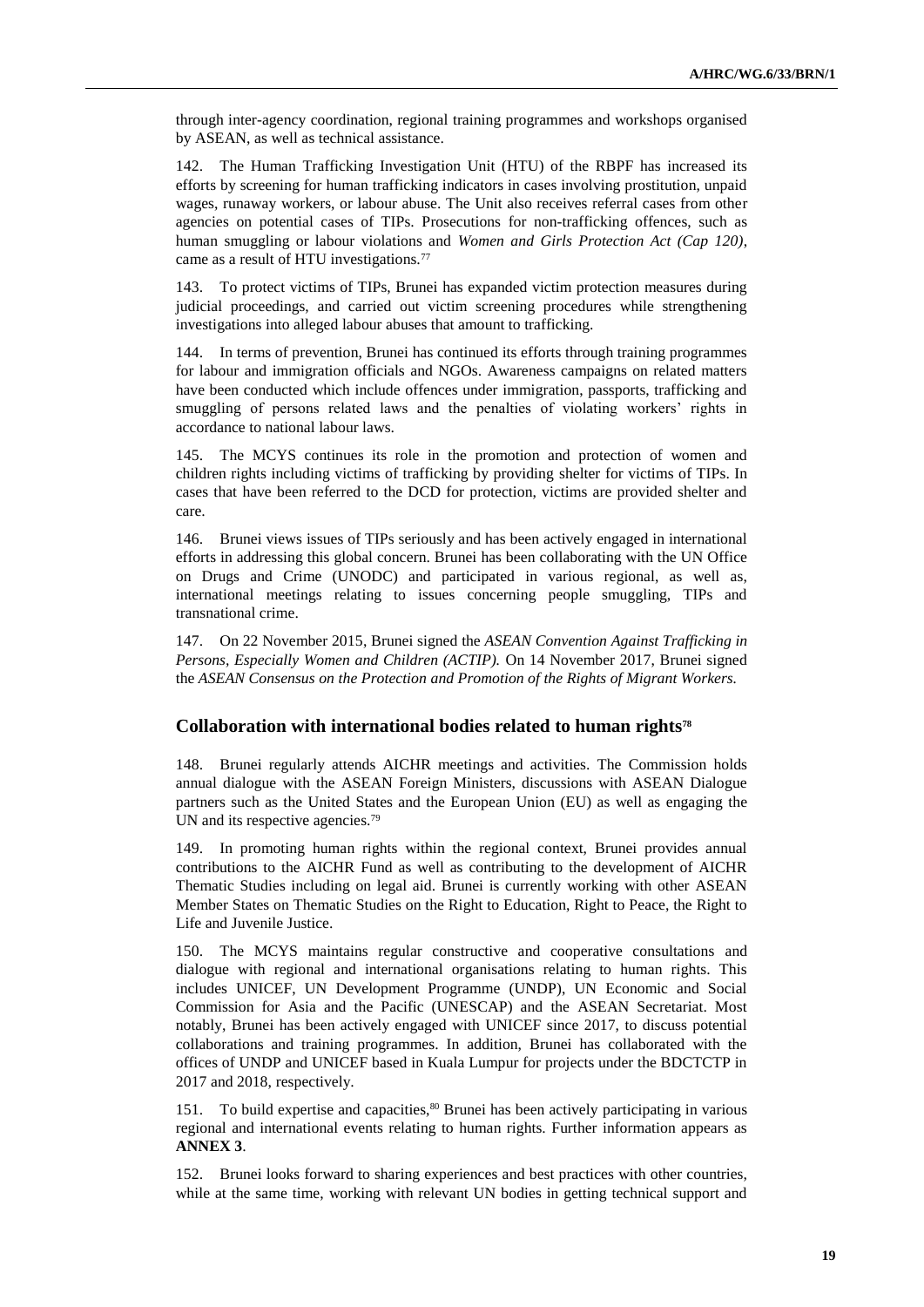capacity building to promote further our efforts in promoting and protecting human rights in the country. In terms of its obligations to the international Conventions that Brunei is party to, there is a need for expertise which can contribute towards gaining a better understanding of its obligations in ensuring effective implementation of the Conventions.

## **V. Conclusion**

153. Brunei is a small country, with a small population. Strong religious values with rich heritage of tradition and culture, form the very foundation of the unique Bruneian identity – loving, peaceful and respectful community – which are important to be preserved, and hence the country is well-known as the *Abode of Peace.*

154. One must appreciate that the diversities in cultural, traditional and religious values in the world means that there is no one standard that fits all, thus necessitates the giving of policy space and international respect and understanding, especially for small countries who strive to preserve their own religious and cultural values as well as traditions in the midst of strong international desire for conformity.

155. It is evident that Brunei has comparatively done well in ensuring harmony and prosperity for its people. In realising the *Wawasan Brunei 2035*, the Government will continue to protect and enhance the basic rights of its people as well as provide access to basic needs including healthcare, education, food, and shelter. Brunei will also continue to enhance its efforts to strengthen its national capacities, including in collaboration with local NGOs, other governments, regional and international inter-governmental organisations.

#### *Notes*

- <sup>1</sup> Recommendation 84, 108 and 166.
- <sup>2</sup> The main role of the Council is to provide intensive and systematic support towards implementing initiatives by government agencies to realise the outcome of the *Wawasan Brunei 2035*.
- <sup>3</sup> Recommendation 181.
- <sup>4</sup> Members of the Special Committee consists of officers from Ministry of Foreign Affairs; Ministry of Finance and Economy; Ministry of Education; Ministry of Primary Resources and Tourism; Ministry of Development; Ministry of Health; Ministry of Culture, Youth and Sports; Ministry of Religious Affairs; Ministry of Home Affairs; Ministry of Transport and Infocommunications; Employees Trust Fund (TAP)*;* Authority for Info-Communications Technology Industry (AiTi); Authority Monetary Brunei Darussalam (AMBD); and the *Supreme Council of Wawasan Brunei 2035.*
- <sup>5</sup> Recommendation 108 and 159.
- <sup>6</sup> The Monthly Zakat Distribution is given for a period of two years and distributed once the applicants met all of the required criteria.
- <sup>7</sup> The Government categorises the poor as those who are unable to provide for more than half what is needed for themselves and their whole family.
- <sup>8</sup> The Government categorises the destitute as those who are unable to provide for less than half what is needed for themselves and their whole family.
- <sup>9</sup> This includes the Monthly Financial Distribution, Basic Needs Financial Distribution, School Financial Distribution and the Housing Rental Payment Distribution.
- <sup>10</sup> Refer to paragraph 94.
- <sup>11</sup> To assist participants in seeking employment including preparing a resume and job application letters.
- $12$  Designed by the DCD in collaboration with DARe to help beneficiaries market their products through social media and provide business skills training.
- <sup>13</sup> Offered to beneficiaries to provide them with skills training.
- <sup>14</sup> Targeted for children of the beneficiaries by providing guidance and training to develop their mindset and produce skilled youth.
- <sup>15</sup> Recommendations 162 and 165.
- <sup>16</sup> Kampung Ayer or Water Village is where houses are built on stilts along the Brunei River situated in the country's capital, Bandar Seri Begawan.
- <sup>17</sup> Recommendation 174.
- <sup>18</sup> The current water tariff in Brunei is the lowest in the region (BND0.11 per m3 for the first 54.54m<sup>3</sup> of permanent housing and BND0.44 per  $m^3$  thereafter the first 54.54 $m^3$ ).
- <sup>19</sup> 58% of centralised sewer system and 34% using septic tank. The remaining 8% without access to sanitation is for Kampung Ayer and very small residential proportion in remote area.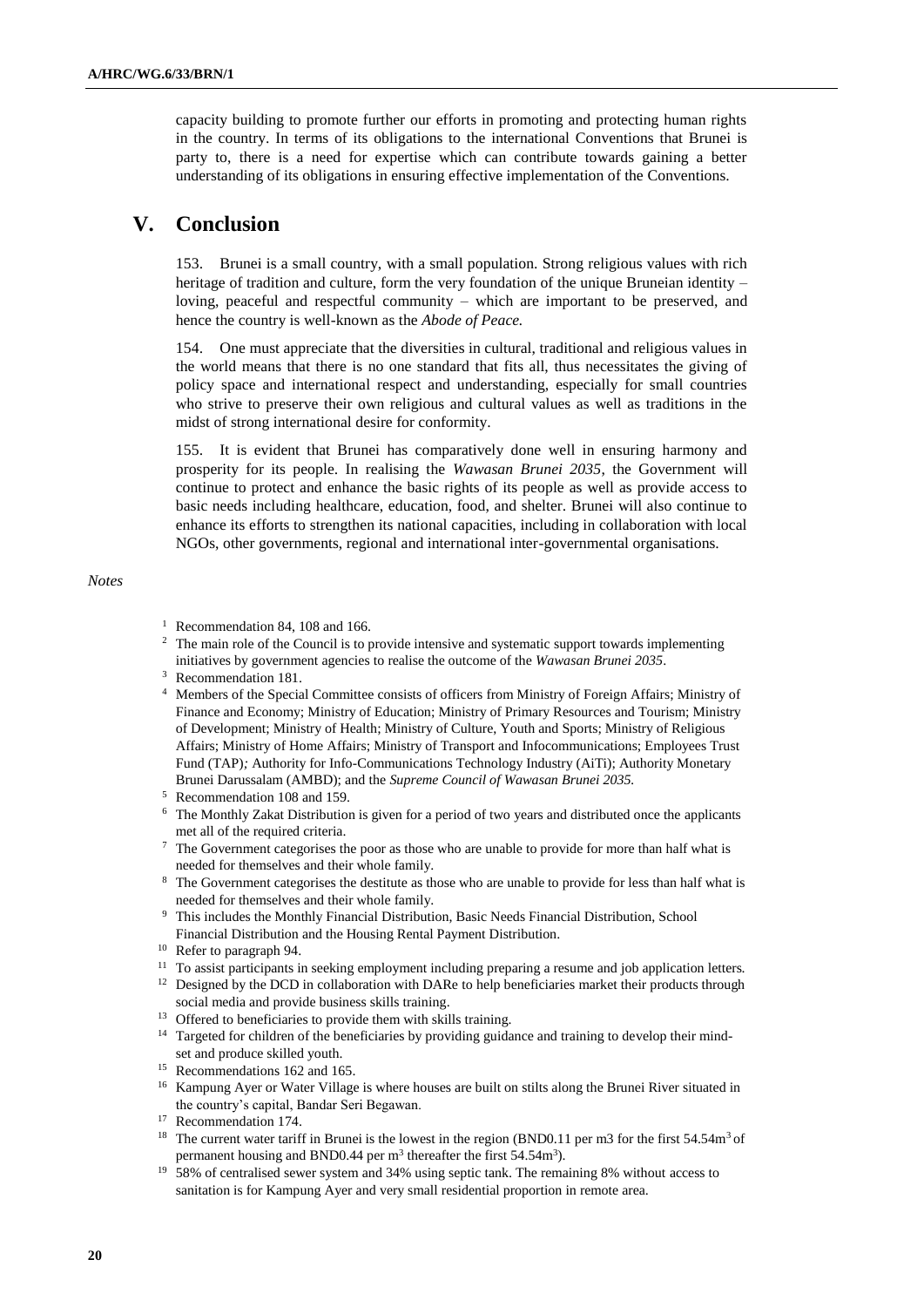- <sup>20</sup> Recommendations 111, 121 and 123.
- <sup>21</sup> The concept of the national philosophy of MIB is enshrined in the Brunei way of life, culture and traditions as well as in the Brunei centuries old system of administration. The 1959 Constitution of Brunei Darussalam provides that the Malay language is the official language; Islam as the official religion and the monarchy as the supreme executive authority to rule over the country.
- <sup>22</sup> The tolerance of Islam towards other religion is illustrated in the Holy Quran and the teachings of Prophet Muhammad (pbuh). The Holy Quran stated in Surah Al-Kafirun verse 6, *"For you is your religion and for me is my religion"*. Moreover, the Holy Quran stated in Surah Al-Baqarah verse 256: *'There is no compulsion in religion'.* This indicates that everyone is free to practice his religion according to his own beliefs. The teachings are laid down in the Medina Charter enacted by Prophet Muhammad (*peace be upon him*) to ensure harmony and stability in a plural society.
- <sup>23</sup> As an Islamic country, Brunei adheres to Islamic principles as stated in the Holy Quran which emphasises racial harmony such as in Surah Al-Hujurat verse 13:*"O Mankind, We created you from a single (pair) of a male and a female, and made you into nations and tribes, that you may know each other*."
- <sup>24</sup> Refer to paragraph 42.
- <sup>25</sup> Refer to paragraph 40.
- <sup>26</sup> The earliest record of inter-racial marriage in Brunei was between Princess Ratna Dewi, daughter of Sultan Muhammad Shah (1363–1402) of Brunei and Ong Sum Ping from China.
- <sup>27</sup> In June 2012, Brunei became a member of the UNAOC Group of Friends, in support of its efforts to promote better understanding among different faiths and civilisations. Brunei underlines the importance of harmonious relations among different races and faiths to ensure continued peace and stability in the country. The country also continues to participate in meetings related to interfaith dialogue and encourages government officers and leaders of religious communities to attend international interfaith meetings.
- <sup>28</sup> This includes the 2014 ASEM High-Level International Conference on Intercultural and Interfaith in St. Petersburg, Russia; the 2014 Global Forum in Bali, Indonesia; the 2016 UN Alliance of Civilisations (UNAOC) Focal Points Meeting in Doha, Qatar; the 2016 Global Forum in Baku, Azerbaijan; the 2018 UNOAC in New York, US; and ASEAN Youth Interfaith Camp 2017 and 2018. On 13 November 2017, Brunei signed the *ASEAN Declaration on Culture of Prevention (CoP) for a Peaceful, Inclusive, Resilient, Healthy and Harmonious Society.*
- $29$  Recommendations 59, 62, 92 and 122.
- <sup>30</sup> The Civil Court and the Syariah Court.
- $31$  BND  $1 =$  USD 0.73.
- <sup>32</sup> Recommendations 84, 96, 100, 107 and 168.
- <sup>33</sup> Refer to Annex 1.
- <sup>34</sup> The Inter-agencies consist of the Prime Minister's Office (PMO); Ministry of Defence; Ministry of Foreign Affairs (MFA); Ministry of Home Affairs (MOHA); Ministry of Education (MOE); Ministry of Development (MOD); Ministry of Health (MOH); Ministry of Religious Affairs (MORA); Ministry of Culture, Youth, and Sports (MCYS); Attorney General's Chambers (AGC); Royal Brunei Police Force (RBPF); Narcotics Control Bureau (NCB); Department of Immigration and National Registration; Department of Labour; and Department of Economic Planning and Development.
- <sup>35</sup> Such as educational preventive programmes; road shows; awareness campaigns; fund-raising activities; and talks to the community and institutions. Outreach programmes are conducted in conjunction with women, youth groups, uniformed personnel, and government officers.
- <sup>36</sup> Recommendations 91, 96, 101, 108, 135 and 175.
- <sup>37</sup> The MKIS has five Special Committees: the Special Committee on Poverty; Special Committee on Community's Mentality; the Special Committee on Immoral Activities and the Prevention of Crime; the Special Committee on Family Institution, Women and Children; and the Special Committee on Persons with Disabilities and the Elderly. Each Special Committee has its own dedicated POA.
- <sup>38</sup> Refer to Annex 1.
- <sup>39</sup> Roads stretching to approximately 12 kilometres is closed for *Bandarku Ceria.*
- <sup>40</sup> Cycling has been declared as a national hobby.
- <sup>41</sup> Recommendations 39, 42, 54, 79, 84, 96, 99, 100, 101, 103, 104, 116, 124, 133, 135, 153, 154, 155, 156, 157, 158, 159, 160, 161, and 168.
- <sup>42</sup> The Global Gender Gap Index ranks countries on health, education, economic and political indicators, including wage equality, educational attainment and representation in national government.
- <sup>43</sup> Brunei has risen 24 places to rank 59<sup>th</sup> among 193 countries in the UN E-Government Survey 2018. Brunei scored high in the Online Service Index (OSI) and high E-Participation Index (EPI) improving from 0.50 to 0.75 points. Brunei ranked 5<sup>th</sup> within ASEAN.
- <sup>44</sup> The Council is an umbrella NGO under which 13 women associations are affiliated including Women's Graduate Association (PSW) and the Girl Guides Association.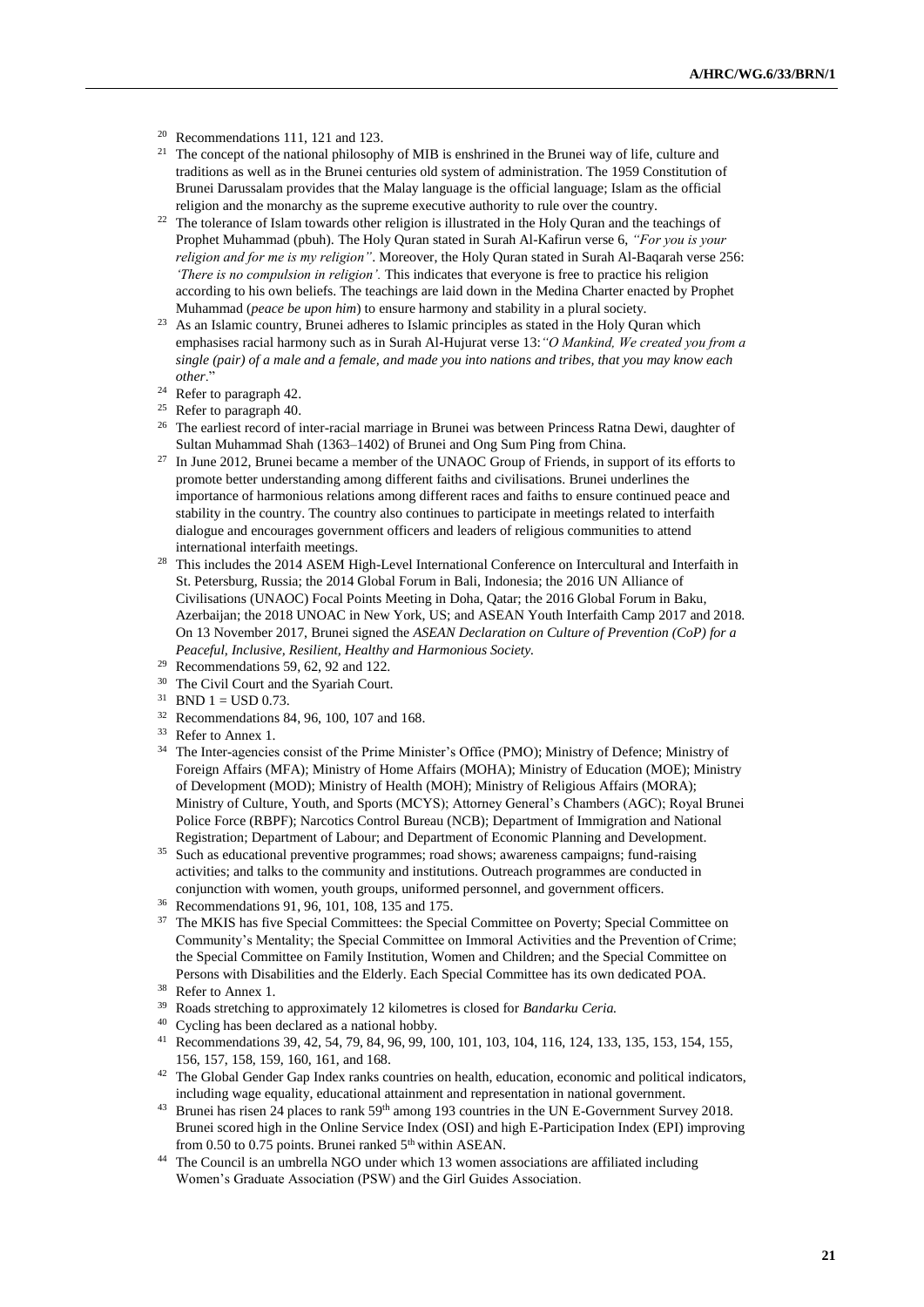- <sup>45</sup> Recommendations 28, 39, 40, 82, 84, 90, 93, 96, 99, 100, 103, 104, 116, 138, 139, 140, 141, 142, 168, 183 and 184.
- <sup>46</sup> Refer to Annex 1.
- <sup>47</sup> Accordingly, no person of the age 15 and below may enter into a contract of employment. Persons above the age of 16 years but whom have not attained 18 years may enter into a contract of employment approved by the Commissioner as not being injurious to the moral and physical development of youths.
- <sup>48</sup> The broadened definition to include situations where a woman consents to sexual intercourse with a man in a position of trust or authority or whom she is in a relationship of dependency with.
- <sup>49</sup> The Order also provides an increased minimum penalty for offenders who in order to commit rape or facilitate the commission of an offence of rape against a woman, causes hurt to her, puts her in fear of death or hurt, commits a rape against a woman under 14 years of age or abuses a position of authority or trust. Further to this, punishments are also further enhanced in circumstances involving the aggravated rape of females under 14 years of age where the offenders who in order to commit rape or facilitate the commission of an offence of rape against a woman, causes hurt to her, puts her in fear of death or hurt or abuses a position of authority or trust. The amendment also provides an enhanced sentence for offenders who commit sodomy against children under 14 years of age.
- <sup>50</sup> Recommendations 84, 96, 100, 102 and 160.
- <sup>51</sup> DARe is the national SME body with the main goal is to support local businesses in Brunei.
- <sup>52</sup> (i) **The Industry Business Academy (IBA)**: Six-month programme launched in July 2016 covering fundamental knowledge on marketing, human resource management, book-keeping, accounting and relevant government processes; (ii) **Micro Business Bootcamp (MBB)**: Developed in 2018 to assist budding entrepreneurs through a two-week entrepreneurship course to equip them with business know-how as well as a one-week physical bootcamp. Then over a six month period, businesses will be monitored by their business coaches during which they will be guided to produce a comprehensive business plan which will allow them to strategically navigate their operations as well as open up opportunities for financing; through grants and loans. The pilot cycle took 69 businesses from ideation to execution and raised BND 40,000 collectively in investment; and (iii) **Accelerate Programme**: Formerly known as Startup Bootcamp, the programme will train participants in product development, business plan creation, securing financing and making sales. At the very end, participants will have the opportunity to take centre stage to pitch their business to a panel of regional investors. The first four cycles saw 254 participants raising BND 929,935 collectively in investment and creating 312 jobs.
- <sup>53</sup> As of December 2018, 1,425 trainees have completed their training, of which 1,041 have started their employment in various industries such as construction, textile, and plant refinery.
- <sup>54</sup> For example, Ms. Khairunnisa Ash'ari received the Queen's Young Leaders Award in 2015; and Mr. Mohammad Iqbal Fakhri bin Haji Damit was awarded the Commonwealth Point of Light Award in 2018.
- <sup>55</sup> Recommendations 84, 100, 108, 109, 110 and 168.
- <sup>56</sup> UN World Population Prospects (2017 revised).
- <sup>57</sup> The stakeholders included several PKWEs and Penyuluh, an NGO for the elderly in Kuala Belait.
- <sup>58</sup> Recommendations 30, 31, 32, 84, 90, 100, 108, 161, 168 and 189.
- <sup>59</sup> With reference to Part IV: Disability and Other Performance Requirements for Buildings of the Building Control Order, 2014 and Sub Section D under the Fifth Schedule: Objectives and Performance Requirements for Design and Construction of Buildings of the Building Control Regulations, 2014, the first edition of the Different Abilities Design Guidelines.
- <sup>60</sup> PCBD was registered to Registrar of Societies-ROS Negara Brunei Darussalam on 4<sup>th</sup> September 2009 and became a member to International Paralympic Committee (IPC) on 19th November 2009.
- <sup>61</sup> Events included Paralympic Games, Asian Para Games, ASEAN Para Games, Arafura Game as well as several invitation championship such as World Championships, APC Regional Championship and Multi Disability Championship. As of 2018, there are 58 para athletes actively participating in ten-pin bowling, swimming, athletics and badminton.
- <sup>62</sup> As of December 2018, out 509 registered with DCD, 53 are employed. For example the *UnikLearn* vocational programme developed in 2018 by *An-Nur Harapan*, a social enterprise. Through the programme, five trainees have secured internships in the Food and Beverage industry after undergoing a six-month of training.
- <sup>63</sup> Recommendations 81, 84, 162, 163, 164, 169, 170, 171, 172, 173 and 178.
- <sup>64</sup> Maternal mortality ratio was 0.6 per 1,000 live births in 2017 and has been maintained at a low rate over the last 50 years, which is comparable to other developed countries.
- <sup>65</sup> Infant mortality rate was 9.5 per 1,000 live births in 2017, a significant reduction from 17.5 per 1,000 live births in 1980.
- <sup>66</sup> The Taskforce is chaired by the Minister of Health and comprising of Permanent Secretaries and